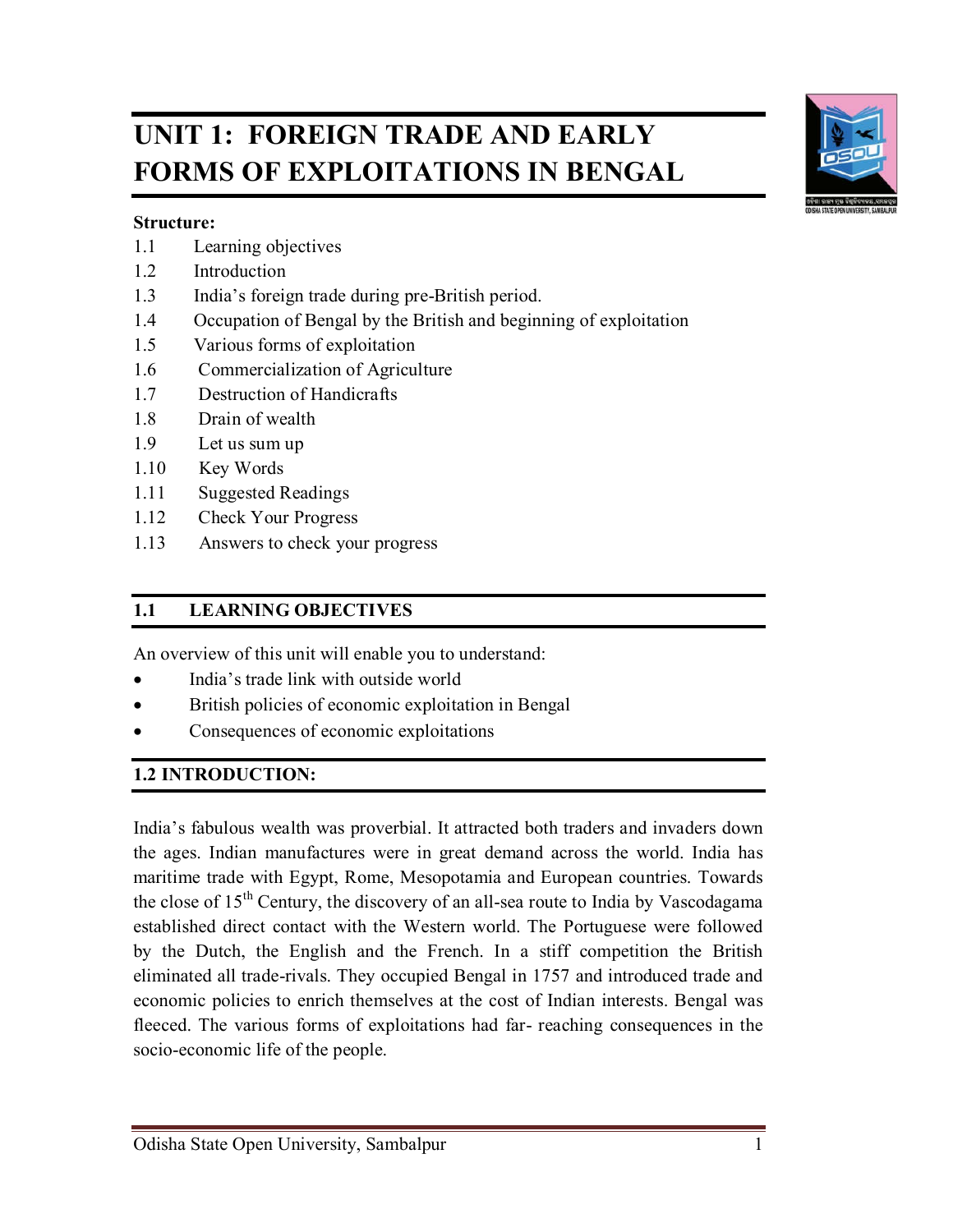

# **1.3 INDIA'S FOREIGN TRADE DURING PRE-BRITISH PERIOD.**

In the pre- British India there existed self-sufficient villages. People following different occupations worked almost exclusively to meet the needs of the village population. Each village was a republic in miniature that functioned independent of the outside world. Most of the stuff produced, both agricultural and nonagricultural, was consumed locally. However, a small part of the produce made its way to the local market. This sort of self –sustained village economy survived for centuries in the face of political turmoil and religious upheavals.

Though agriculture was the main stay of the people, industrial activities formed a part of their economic life. Products of Indian industries enjoyed a worldwide reputation. Indian exports consisted of a wide range of manufactures- cotton and silk fabrics, calicos, artistic wares, opium, indigo etc. Europe was a good customer of Indian goods during the 17th and  $18<sup>th</sup>$  Centuries. Even when the European merchant-adventurers first came to India for trade, the industrial development of this country was by no means of inferior quality compared to that of the more advanced European countries.

V.F. Calverton remarks '………. from ancient days when Indian fabrics, tapestries, gems, carpets, enamels and mosaics adorned the private and public buildings of Rome, down to the beginning of the industrial revolution, the world looked to India for its most arresting and exciting wares'. We are told that Egyptian mummies dating back to 2000 B.C. were wrapped in Indian muslin and the muslin of Dacca was known to the Greeks under the name Gangetica.

# **1.4 OCCUPATION OF BENGAL BY THE BRITISH AND BEGINNING OF EXPLOITATION**

Prior to the British, India had been conquered by many foreign invaders like Sakas, Kushanas, Hunas, Turks, Mughals etc. but the early invaders were Indianized and settled in India. They accepted India as their motherland. On the contrary, the British remained perpetually foreigners. Their only aim was to exploit India economically. Assumption of political power was driven by the same purpose. All their policies were carefully designed to serve the British interest.

The British came to India as traders. Upto 1757 trade was carried on by the East India Company which brought gold and silver and exchanged them with Indian goods. The profits of the company came chiefly from the sale of Indian goods abroad. Since Indian goods were in great demand in Europe, more number of markets for Indian goods were opened in England and other countries, so much so that England had to pass laws to prescribe the sale of Indian articles especially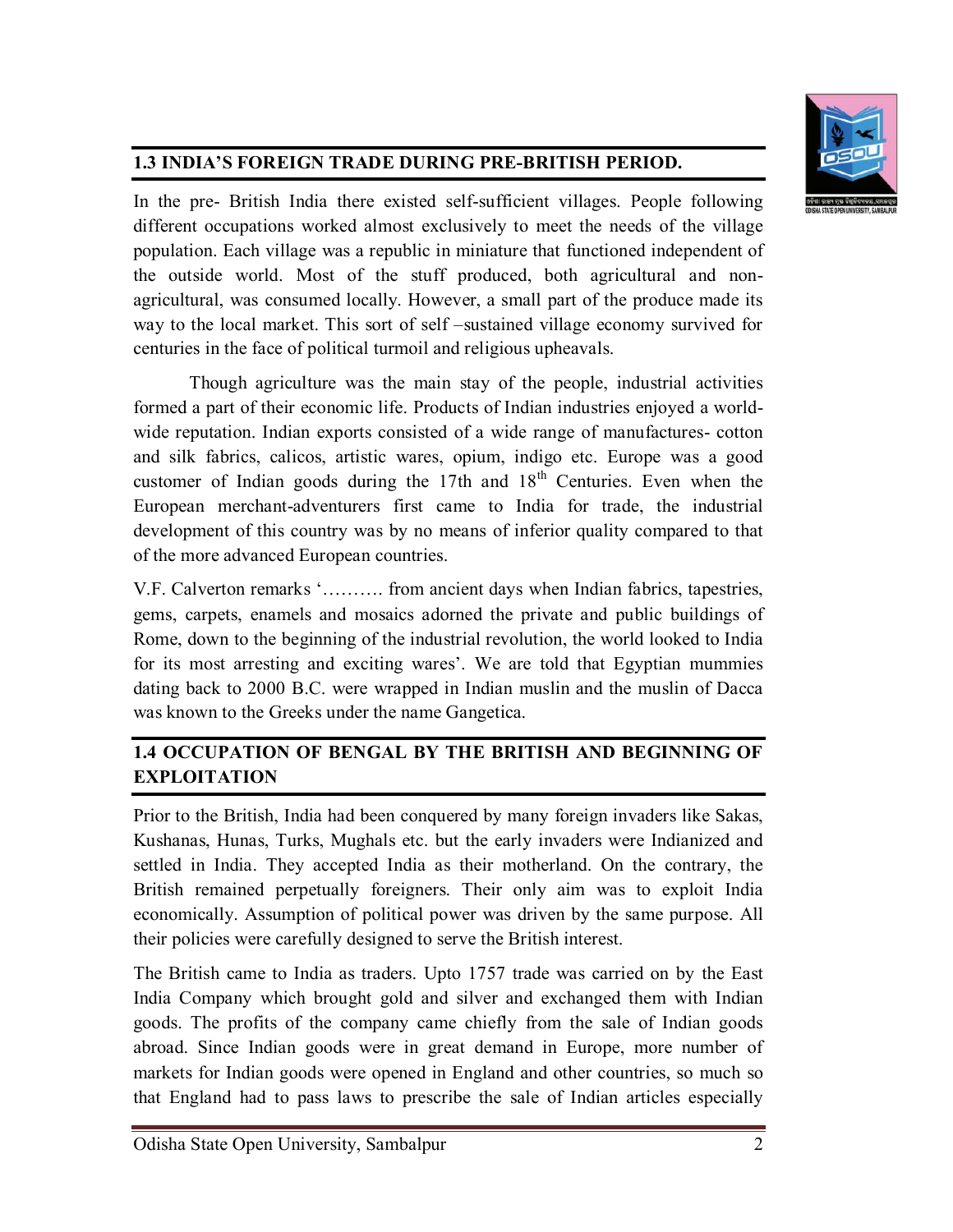

cotton textiles. Many European countries followed suit. Violation of these rules invoked hefty fines from the delinquent persons. In spite of these prohibiting measures, Indian silk and cotton textiles made their way into European markets until middle of the  $18<sup>th</sup>$  Century.

The battle of Plassey (1757) marks a turning point in the annals of Indian history. The British occupied Bengal, the richest province (*Suba*) of Mughal Empire. Using Bengal as the spring broad, the rest of India was occupied by them in a piecemeal manner. Occupation of Bengal drastically changed the East Indian company's trade equation with India. Now the Company used political power to further its trade interest. Mir Jaffar was under obligation to pay huge sum to Company's officials as bribe and to the Company to meet its ever-increasing expenditure. During this period the Company's servants took recourse to wanton misuse of *Dastak* (free pass for transport of Company's goods) for their personal trade.

Acquisition of *Diwani* **rights** in 1765 (right to collect revenue from Bengal, Bihar, and Odisha) accentuated Company's interest. Now the Company purchased Indian goods out of the revenue of Bengal. This was called **investment**. The Company could obtain a huge sum and other privileges by Treaty of Allahabad (1765) after its victory in the battle of Buxar in 1764. Now open plunder of Bengal continued unabetted and thereby began a new form of exploitation. The weavers of Bengal were compelled to sell their articles to the Company at the cheaper and dictated price. Many of them were forced to work for the Company for a paltry amount and were not allowed to work for Indian merchants. All trade rivals of the Company were gradually eliminated.

# **1.5. VARIOUS FORMS OF EXPLOITATION:**

#### **a) Exploitation through trade**

About the middle of the  $18<sup>th</sup>$  century the Industrial Revolution took place in England. Factory system came into being. Large scale production became possible. This had a serious bearing on the socio-economic set up of Britain. A new capitalist-class emerged in England. This class forced the East India Company, through legislation (1769), to export British manufactures to India even if it meant loss for the Company on account of the transaction. The British industrialists did not stop there. They launched a powerful campaign against the Company and its commercial privileges. The East India Company established monopoly trade in India. Through persistent effort they eventually succeeded in abolishing the Company's monopoly of Indian trade. The govt. of India now followed a policy of free trade or unrestricted entry of British goods into India, and it became more prominent since the passing of the Charter Act, 1813.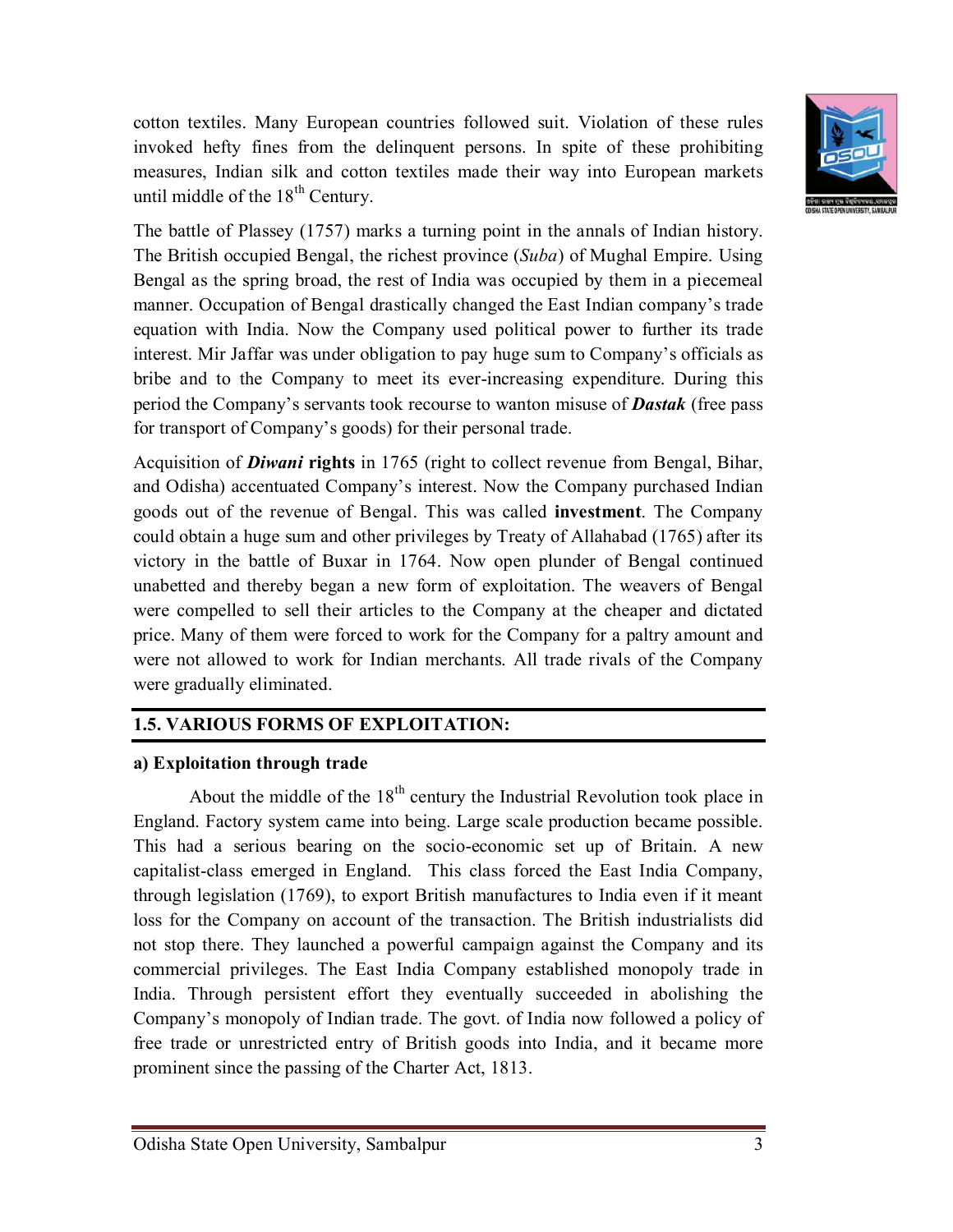

The free trade imposed on India was, however, one-sided. While the British goods could enter into India freely, Indian products were subjected to heavy import duties on entry into Britain. Instead of exporting manufactures India was now forced to export raw materials to meet the needs of British Industries. The avowed aim of the East India Company was to encourage the production of raw cotton, raw jute, sugarcane, ground nuts, raw silk and other raw materials and to discourage the production of manufactures in India. The Indian economist R.C. Dutt, citing in his book *the Economic History of India*, the famous historian H. H. Wilson mentions. "British goods were forced upon India without paying any duty and the foreign manufacturers employed the arm of political power to keep down and ultimately strangle a competitor with whom they could not have contended on equal terms".

#### **b. Exploitation through investment.**

Apart from trade, another major means of exploitation was capital investment in India. It was realized by the govt. that for the effective control and administration of the country it was essential that an improved system of transport and communication should be developed. Further, generation of electricity and water works would facilitate the exploitation of natural researches in India. Again collection of raw materials and disposal of finished goods would be made quickly and easily through modern means of transport and communication. Two major forms of investment were made:

1) Direct private foreign investment in India was made in coal mining, jute mills, tea, coffee, rubber plantation and sugar.

2) Sterling loans were given to the British Govt. in India and public and semigovernment organizations to undertake investment in railways, ports, electricity undertakings and other public utilities.

3) It is a fact that the British Multi-nationals were the chief instruments of exploitation, and it were they who drained out Indian wealth in the form of interest, dividend, and profits. As many as eight railway companies were entrusted the construction of railway under the state guarantee system. The government promised to provide free land and guaranteed rate of interest.

4) Contrary to the expectation, the railway companies proved to be financially losing-concerns during the first fifty years of their existence. The loss was made good by the Indian government as it had guaranteed a fixed return on the capital invested.

5) Indian tax-payer's money was used to make good this loss. R.C. Dutt criticized the scandalous waste of Indian money on the railways in the following words:

6) "For half a century the Indian Railways did not pay but were nevertheless continuously extended. The working expenses, the interest on capital spent and the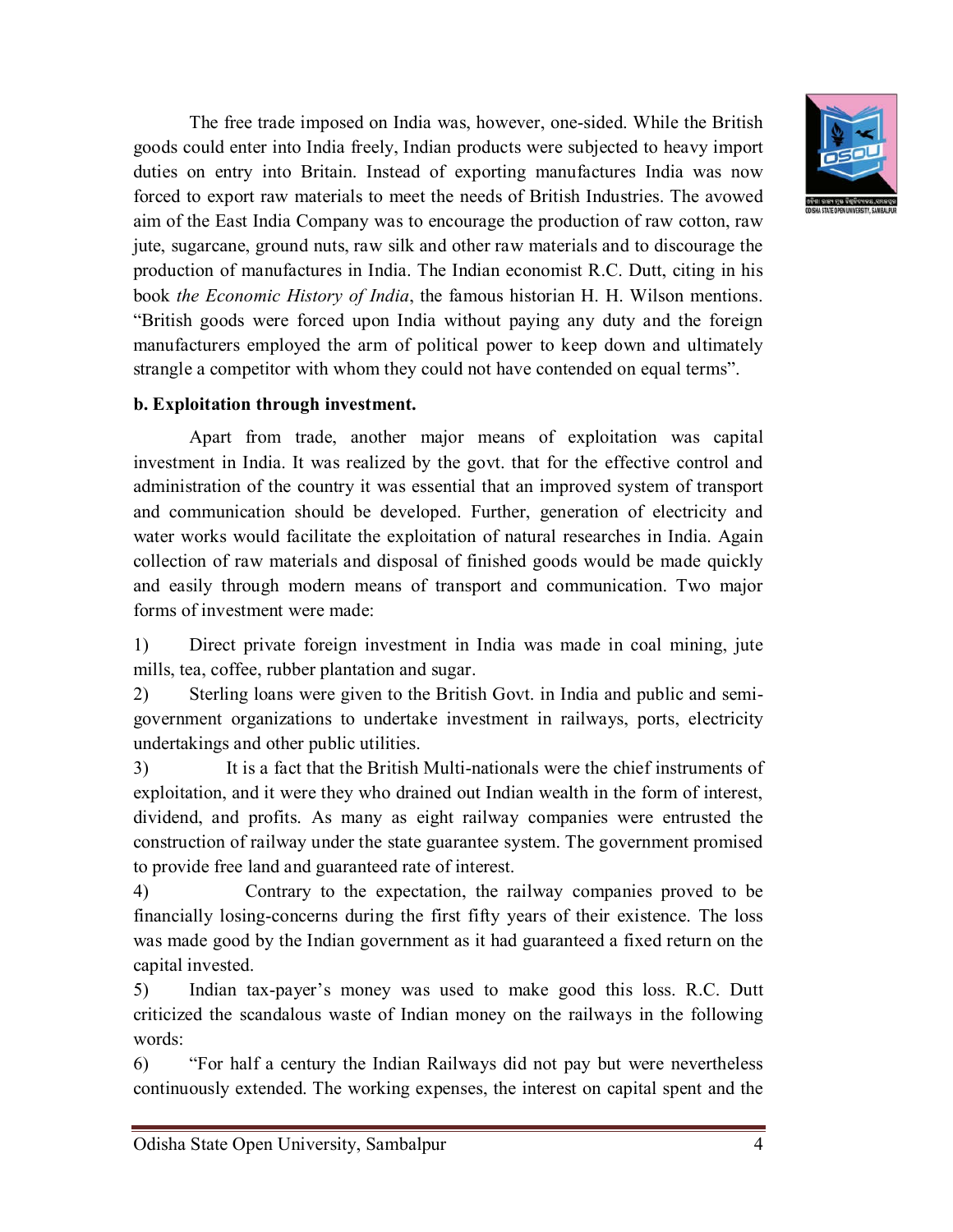

profits guaranteed to private companies exceeded the earnings by over 50 million sterling- a clear loss to Indian tax-payer".

7) **C. Exploitation though payments for the cost of British administration**-British civil and military administration was manned by a large number of British officers. The hefty salary received by them was paid out of Indian revenue.

8) India had to pay Home Charges – payments accruing on account of interest on debts incurred by India, pensions, gratuities, furlough allowances and payments for stores purchased in India.

9) The British fleeced the people to meet the expenses of wars of conquest waged by the East India Company, such as -Anglo-Mysore, Anglo-Maratha and Anglo – Afghan wars. India was forced to defray the expenses of the telegraph line from England to India. The cost of banking, insurance and shipping services was made out of Indian revenue.

The above mentioned exploitation led to far reaching sequels in socio-economic field. It broke the isolation of villages, and their self–sufficiency of centuries and introduced money economy to it, contributed to the growth of new urban centres, establishment of large-scale industries, growth of slums and destruction of handicrafts etc. the major consequences can be discussed as under:

# **1.6. COMMERCIALIZATION OF AGRICULTURE**

When the production of crops is meant to be sold in the market for gaining cash profit it is termed as commercialization of agriculture. This process started in India especially in Bengal in the early  $19<sup>th</sup>$  century. Now the agriculture was not meant for the production of food for internal consumption. It was made to serve the needs of the British economic policy. It may be noted that the period of British conquest of India synchronized with the coming of the Industrial Revolution in England. Gradually, agricultural India was transformed into an economic colony of industrial England.

# **1.6.1 Factors responsible for commercialization of agriculture.**

 Under the new system of land settlement land revenue had to be deposited in cash. The peasants were constrained to sale a part of their produce for the payment of revenue.

 The commercial middlemen also induced the farmers to grow crops of particular kind. Often, they advanced money to the farmers and persuaded them to grow cash- crops. In course of time, they learned that it is more advantageous to grow commercial crops than food grains.

 With the destruction of large scale handicrafts in the urban areas, the millions of artisans were thrown out of their jobs. Mostly these artisans were encouraged to take to the cultivation of commercial crops.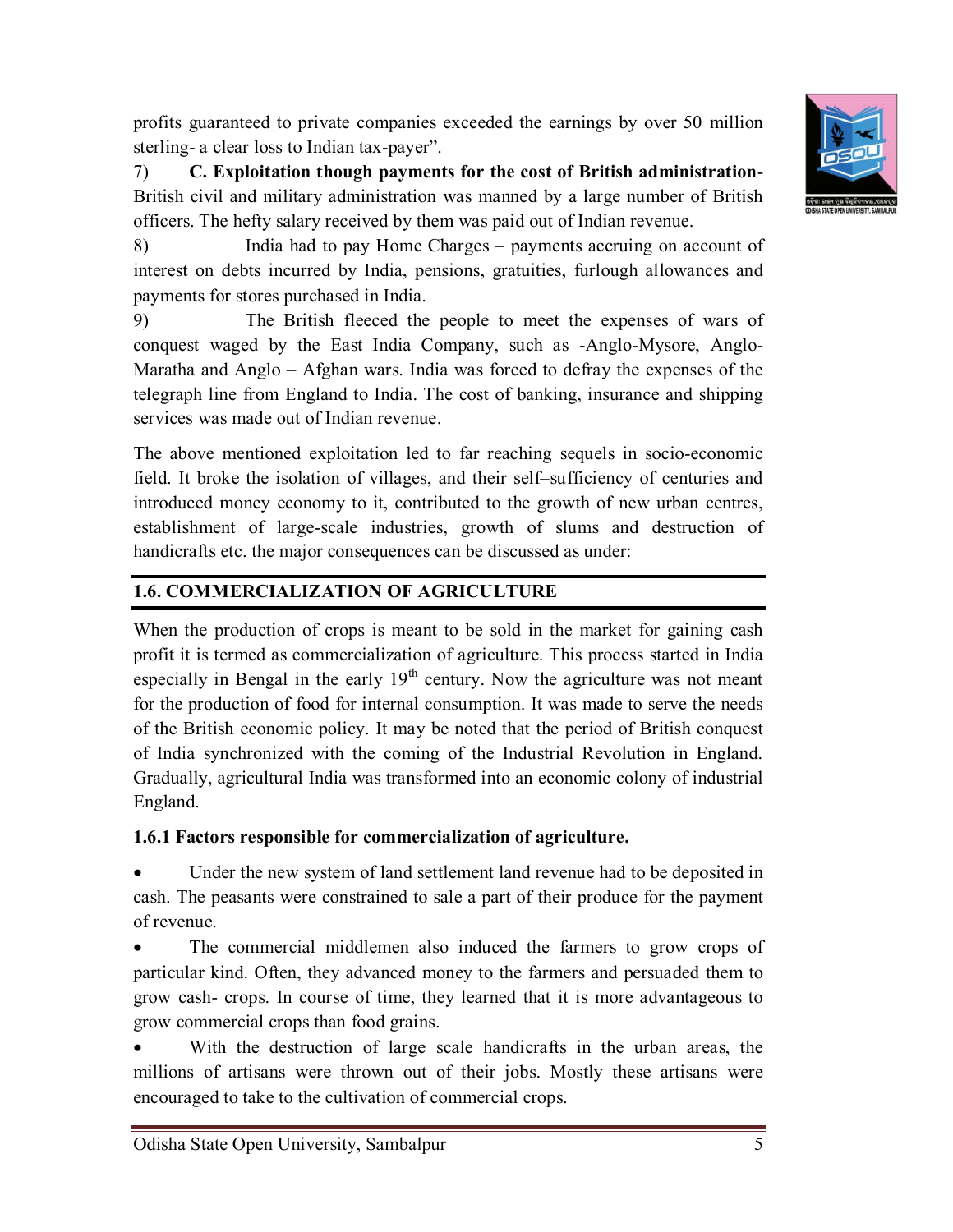The development of roads and railways made it possible to transport huge amounts of crops not only to local markets but also to foreign markets.



# **1.6.2 Impact of the policy of commercialization of agriculture:**

 It brought more areas under cultivation of commercial crops and the areas under food crops declined. As a result the common people could not get sufficient food to support their own needs. The condition was aggravated due to increase of population and fragmentation of landholdings in almost all parts of rural India. The isolation of villages was broken. Now villages were linked with world market.

 Another important impact was the growth of money lenders' class. Majority of peasants lived in debt to the money lenders who charged exorbitant interest and exploited the peasants.

# **1.6.3 Rural Indebtedness**

The British policy of land revenue contributed to rural indebtedness. During the initials years of the British rule in Bengal, Clive and Warren Hastings exacted the largest possible land revenue. This prompted Cornwallis to remark that *one-third of Bengal was transformed into a jungle, inhabited only by wild beasts, yet no step was taken for the improvement of agriculture.* The peasant was required to pay land revenue whatever might be the condition of his crops. In bad years, the peasant was therefore forced to borrow money to pay the land revenue. Introduction of private property in land made the land saleable, mortgageable and transferable. This helped the govt. to realize their revenue. The money lender charged high rates of interest and through cunning and deceitful methods like false accounting, forged signatures etc. he got the peasant deeper and deeper into debt till he parted with his land.

Rural Indebtedness took away the incentive for efficient farming. As the farmer was deprived of a great part of his produce, he didn't take any interest to improve agriculture. The moony lender-cum-merchant bled the peasant white and the latter was reduced to a pauper. The peasant could not liberate himself from the clutches of money –lenders and some of the indebted peasants emerged as bonded labourers and their number increased with the course of time.

# **1.6.4 Growth of Agricultural labour**

The introduction of new agrarian structure, monetization of economy, the growth of population, lack of industrial employment, and uneconomic holdings led to the emergence of surplus agricultural labourers, whose wages remained low as their bargaining power for living wages was drastically curtailed.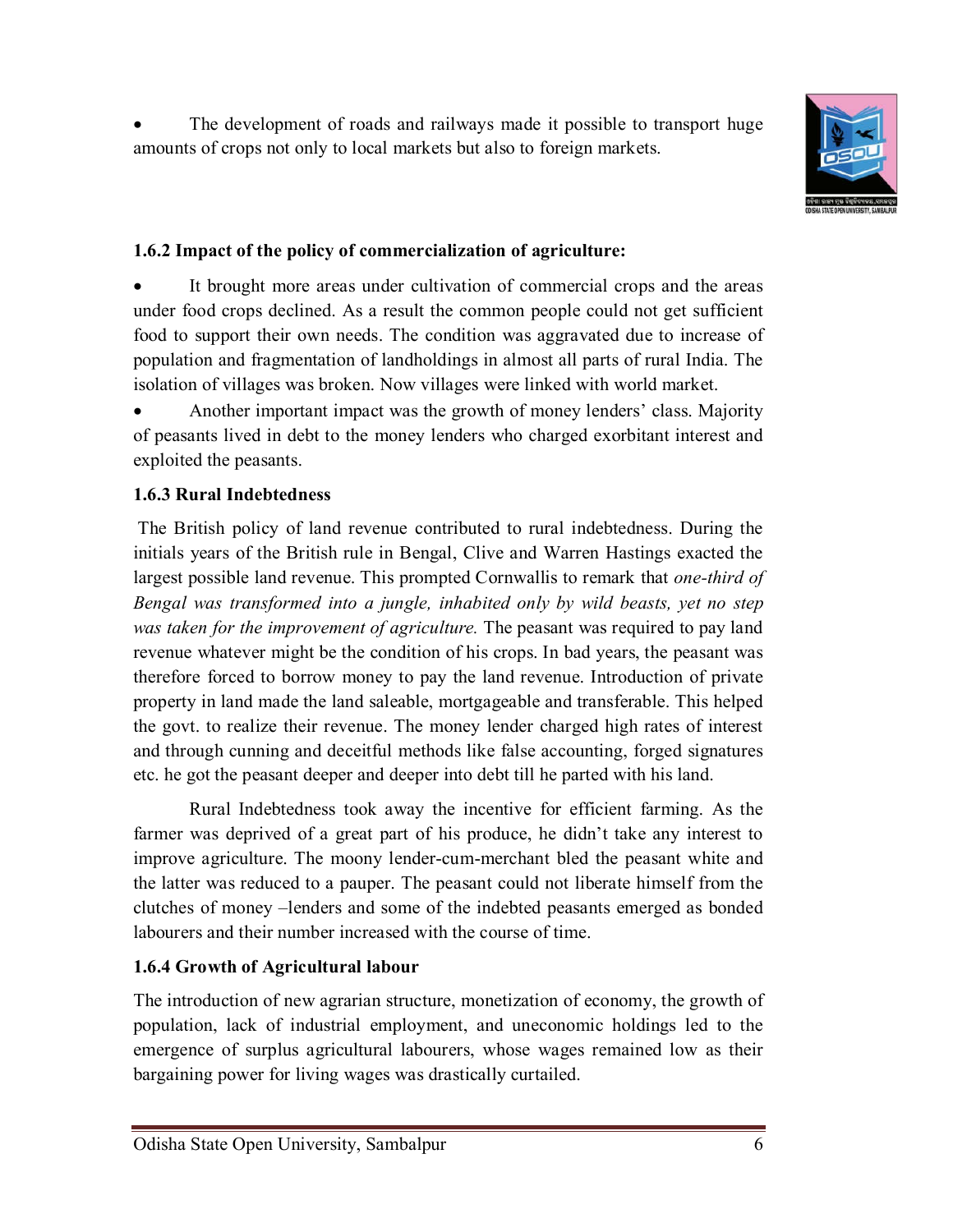# **1.7 DESTRUCTION OF HANDICRAFTS INDUSTRIES:**



During the hey-days of Mughal rule, Indian handicrafts produced excellent quality manufactures and nearly two hundred varieties of cotton and silk fabrics were exported. But this glory of the Indian industry did not last long. By the middle of the 19<sup>th</sup> century the Indian handcrafts met with their complete destruction. The European traders who had earlier given a boost to the Indian trade and industry by providing it with new markets proved to be responsible for its decay as well. This process of decline has been described as **de-industrialization**. The period of decline was contemporaneous with the firm foundation of the Industrial Revolution in England.

As mentioned earlier the Indian traditional handicraft industry decayed beyond repairs. The reasons for the decline of handcrafts and indigenous industries are worth noting.

 The improved means of transport – railways, steamer services and roads in India enabled the English manufacturers to reach the interior parts of India at a cheaper cost. As a result Indian industries faced severe competition.

 Prohibitive duties on Indian goods prevented them from entering the English market. At the same time, the British followed free trade policy in India affecting Indian interest.

 India was treated as a dependency of the East India Company and its successor, the British govt. Every move towards the extension of British political authority over the country was accompanied by a simultaneous step towards the disruption of the native economic system.

 The high-handedness of the East India Company's agents also contributed to the decline, they forced the Indian artisans to work for them on non-remunerative wages and sell their products at extremely low prices to them.

 The abolition of East Indian Company's monopoly of Indian trade in 1813 threw Indian market open for the private British enterprise. This new class did not come to Indian to buy goods produced here but came to secure a market for the goods manufactured in the factories of England. Now English cotton stuffs flooded the Indian market and ruined the Indian weaving industry. The government of William Bentinck noted in 1834: "*The misery hardly finds a parallel in the history of commerce. The bones of the cotton weavers are bleaching the plains of India"*

 The policies of the British Government in India were agriculture-oriented rather than industry-oriented. Much care was taken to improve the quality of agricultural products and to encourage the exports of Indian raw materials to the mother country, England.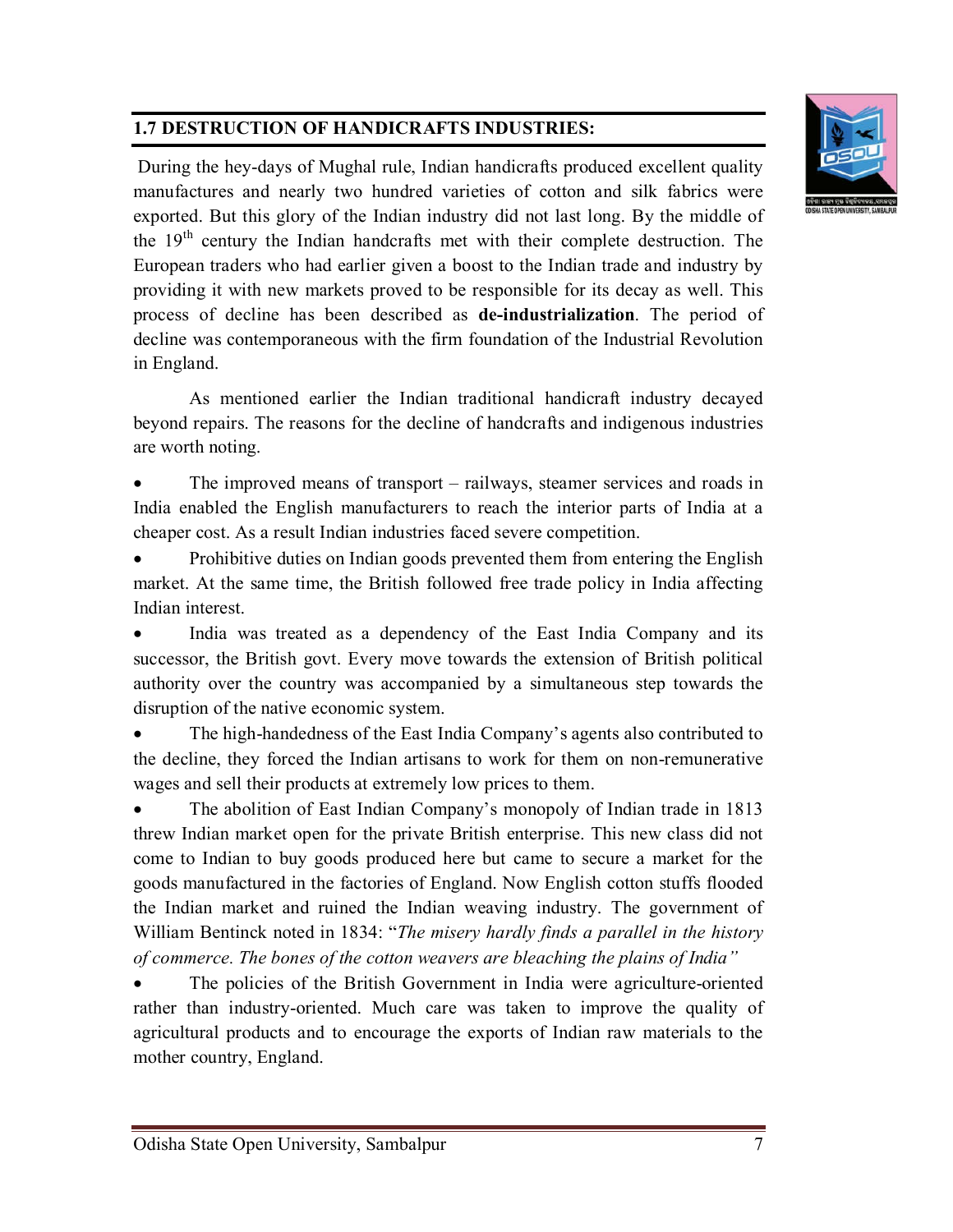

 The disappearance of the courts of native rulers who patronized Indian artisan class constituted a powerful cause for the destruction of the handicraft industries.

 It is ridiculous to note that the newly educated professional class turned their back on the indigenous goods. To follow European fashions was considered the hall- mark of enlightenment.

 The British rule weakened the organization of *guilds* which used to supervise the quality of products and workmanship.

#### **1.8 DRAIN OF WEALTH:**

The term 'drain of wealth' is generally used for the transfer of resources from India to England without getting anything in return or getting only a disproportionately small part of such transfer of resources. This must be regarded as unrequited exports. The chief advocates of this drain theory were Indian nationalist leaders like Dadabhai Naoroji, R.C. Dutta and Mahadev Govind Ranade. In his book **"***Poverty and Un-British Rule in India***"** Dadabhai has tried to quantify the magnitude of the drain. He has also demonstrated that poverty of India was due to the policies of Britishers. He also termed the exclusion of Indians from higher jobs in their own country as **moral drain.**

In the foregoing pages, the various forms of exploitations have been elucidated. It is said that a sum of nearly 6,000,000 pound was sent to England between 1758 and 1765 and this amount was more than four times the total land revenue collection of the Nawab of Bengal in 1765. Between 1765 and 1770, the Company is said to have sent nearly four million pounds, in the form of goods to England. This sum represented about 33 percent of the net revenue of Bengal. The drain was so obvious that even British officials accepted the fact of the drain. John Sullivan, President of the Board of Revenue, Madras said: "Our system acts very much like a sponge, drawing up all the good things from the banks of the Ganges and squeezing them down on the banks of the Thames".

#### **1.9 LET US SUM UP**

In this unit we have discussed threadbare India's trade link with outside world during pre-British period. Indian goods made their way to European countries during  $17<sup>th</sup>$  and  $18<sup>th</sup>$  centuries. When European merchants came to India for trade, Indian industries were in a flourishing stage. The conquest of Bengal by the British affected a sea change in the socio-economic life of the people. The British utilized the political power to further their trade interests. People were forced to pay through the nose the various taxes and exorbitant land revenue. The British took invidious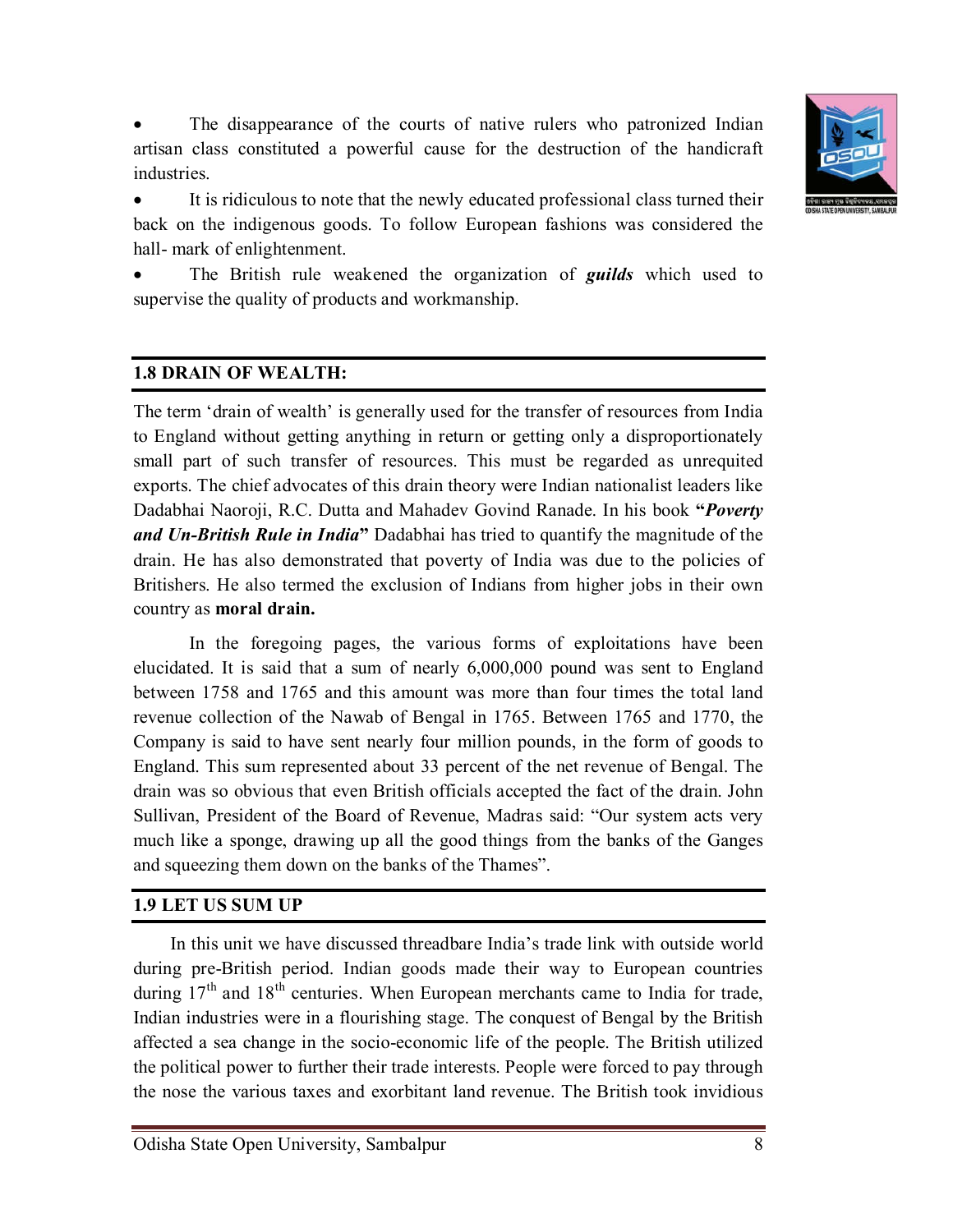

steps to fleece all categories of people. Agriculture, industry, trade and other sectors were so hit hard as to leave the people gasping for life. Self-sufficient village economy which existed for centuries gave place to market economy. Indian handicraft industries crumbled one after another. The artisans lost their hereditary occupation as it was no longer profitable. No effort was made to develop modern industries in India. Finding no other means of livelihood, the artisans were constrained to fall back upon agriculture which was already over-crowded. this led to enhancement of further pressure on land. Indian peasants were forced to grow cash-crops and to supply raw materials to the British industries. Thus, from a country of supplier of manufactures India became a country of supplier of raw materials. Various forms of exploitations with their concomitant baneful impacts have been dilated upon. The economic wound inflicted upon the people of Bengal continues to fester even to this day.

#### **1.10 KEY WORDS**

**Dastak:** The right of the East India Company, granted to it by the Mughal emperor Farrukhsiyar's *firman* (royal order) of 1717, to carry on trade free of custom duties.

**Investment:** After 1765 the East India Company purchased Indian goods out of the revenue of Bengal. This purchase is known as Investment.

**Diwani:** The right of the Company, granted to it by the Mughal Emperor Shah Alam II in 1765, to collect revenue from Bengal, Bihar and Odisha.

**Home Charges:** Payment made by India for pensions, gratuities, furlough Allowances, store purchases and interest on debts.

**De-industrialisation:** The process of decline and decay of traditional industries and absence of the growth of modern industries is known as de-industrialization.

**Guilds:** An association of merchants or craftsmen who used to control the quality and prices of crafts.

#### **1.11 CHECK YOUR PROGRESS**

- 1. How were the earlier conquerors of India different from the British?
- 2. Give a brief note on exploitation through trade by the British in Bengal.
- 3. What does the commercialization of agriculture mean?
- 4. Mention the factors responsible for the decline of handicraft and indigenous industries.
- 5. Define the Drain of Wealth.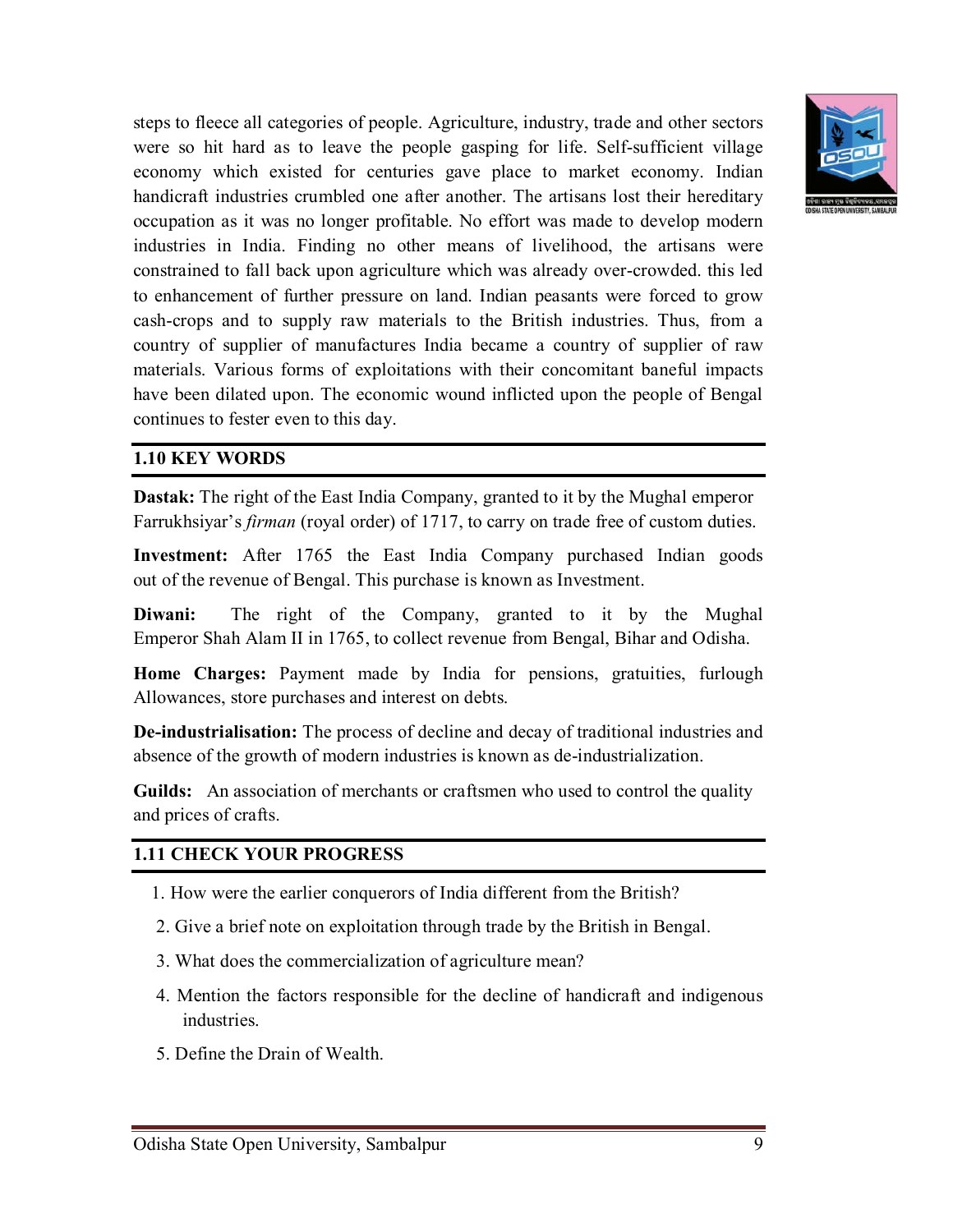# **1.12 SUGGESTED READINGS:**

- 1. A.R. Desai: *Social background of Indian Nationalism*, Bombay: Popular Prakashan, 1998.
- 2. P.E. Roberts: *History of British* India*,* London: Oxford University Press,
- a. (1921) 1983.
- 3. Bipan Chandra : *History of Modern India*, Delhi:Orient Black Swan,2013.
- 4. B.L. Grover : *A New Look on Modern Indian History* ,New Delhi: S. Chand & Company (Pvt.) Ltd.,1988.
- 5. Ruddar Datt: *Indian Economy* , New Delhi: S. Chand & Company Ltd.,
- 6. K.P.M. Sundharam, 1985.
- 7. Publication Division: *Dadabhai Naoraji -Builder of modern India*
- 8. R.C. Dutt: *The Economic History of India in the Victorian age*, London: Trubner and Co., 1956.
- 9. R.C.Majumdar, H.C.Raychaudhuri, Kali kinkar Dutta*: An Advanced History of India,* New Delhi: Mackmilan.

# **1.13 ANSWERS TO CHECK YOUR PROGRESS**

- 1) See sec1.4
- 2) See Sec1.5
- 3) See Sec1.6
- 4) See Sec1.7
- 5) See Sec1.8



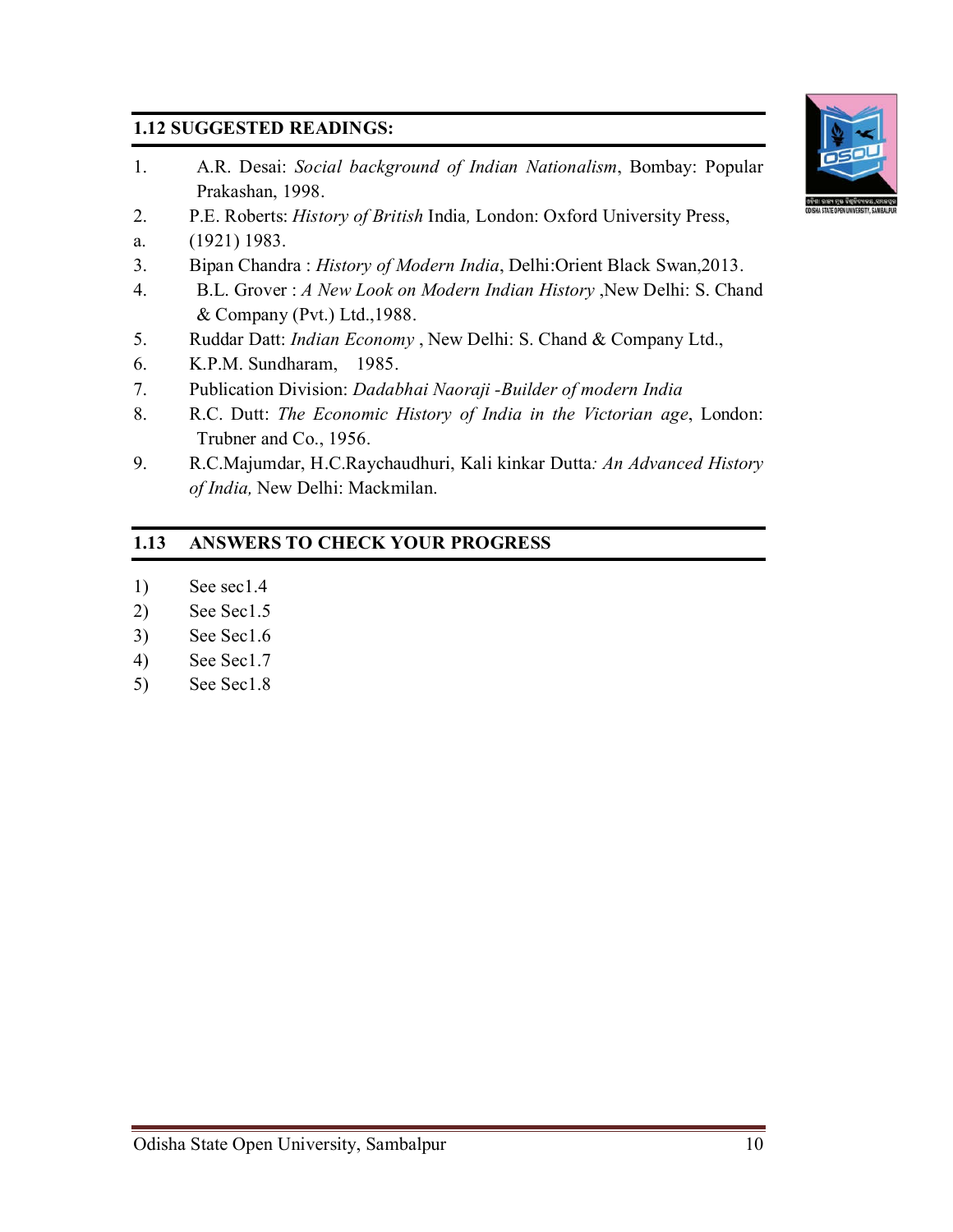

# UNIT-2: DYNAMICS OF COLONIAL EXPANSION **EXPANSION AND CONSOLIDATION OF COLONIAL RULE IN BENGAL, MYSORE AND ODISHA**

#### **Structure**

- 2.0 Learning Objectives
- 2.1 Introduction
- 2.2 Expansion in Bengal
- 2.3 Expansion in Mysore
- 2.4 Expansion in Odisha
- 2.5 Check your progress
- 2.6 Let us sum up
- 2.7 Key Words
- 2.8 Answers to check your progress
- 2.9 Suggested Readings

#### **2.0 LEARNING OBJECTIVES**

After reading this unit, you will be able to have an idea about the Anglo –French rivalry of South,conspiracy for occupation of Bengal, which was a part of Mughal Empire. The Mughal Empire was in a declining stage and the Nawab of Bengal took advantage of it. He declared the Bengal province as independent.The British defeated Bengal Nawab in 1757and1764and established their company.Right from the days of the grant of dewani of Bengal, Mysore and Odisha to the East India Company, the British wanted to establish dominance in Odisha.The British defeated the Bengal Nawab in 1757 and 1764 and and established their rule and authority over Benagal,Bihar and Odisha .The inefficient administration of Marathas gave opportunity to British for establishing their authority over Odisha. Finally it was occupied by them in 1803.

### **2.1 INTRODUCTION**

The English arrived in India in the beginning of the  $17<sup>th</sup>$  century as traders and established their trade centres in Surat, Hooglyetc.The commercial relations developed rapidly and consequently the British amassed a huge fortune. Their prosperity facilitated for political supremacy in India. Gradually, the British merchants not only occupied Bengal but also established supremacy in whole of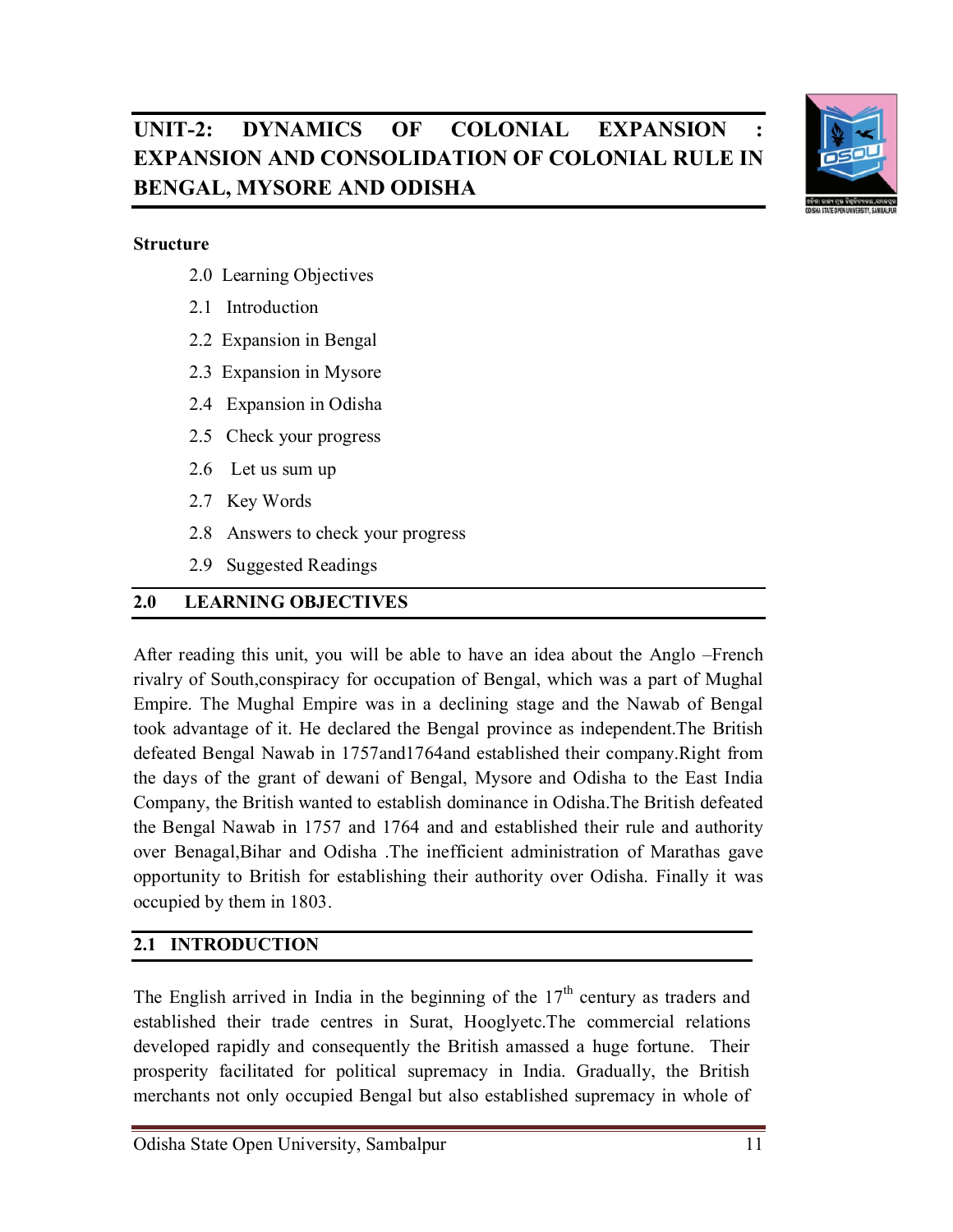

Indian subcontinent. The East India Company built an empire. Great Britain extended influence all over the globe and at one time the Sun did not set in the British Empire.

# **2.2 EXPANSION IN BENGAL**

When Alivardi Khan,taking the advantages of the weakness of the Mughal Empire established hiscontrol over Bengal,he had to face various problems but he handled the affairs very tactfully. During his regime the people of Bengal remained quite happy and prosperous.

Alivardi,after having concluded a treaty with the Marathas in A.D.1752 turned his attention towards the designs of the East India Company. The British were strengthening their position after setting up trade centres. They were consolidating their army. The nawabkept a close watch on their activities but he didnot enter into any struggle with them .However, he called the French representatives in his court and warned them .He said;"when you are in my custody you cannot be afraid of the enemies".

During the last days of Alivardi his court became the centre of conspiracy for succession .He breathed his last on  $10^{th}$ April 1756. He had no son,so he nominated Sirajuddaulahis grand sonas his successor and asked him to keep a close watch on the activities of the Europeans.

# **Mirza Muhammad Sirajuddaula , the Nawab (1756-1757)**

The new Nawab was only twenty years of old when he ascended to the throne of Bengal after the demise of Alivardi Khan .During this time the Mughal empire had collapsed and the East India Company established its roots very firmly , so Sirajuddaula had a tough task ahead of him.

He faced various difficulties. His relations opposed his succession for the throne but he faced all the conspiracies very boldly .Sirajuddaula directed his attention towards the British in order to suppress his rivals. He had already been warned by his Predecessor Ali Vardi Khan to be alert on the activities of British, so he kept a close eye on their activities from the beginning. The confrontation of the Nawab and the British had many underlying causes. Sirajuddaula was becoming unpopular among his subjects because of his oppressive nature and cruelty. He was also unable to gauge the real nature of the British. Both were not in friendly terms. Moreover, the British were bent upon expansion of trade through political dominance. The prosperous Bengal province with its fertile land was a prize that the Company could not turn a blind eye. Some of the other reasons for the conflict were between both the parties were following: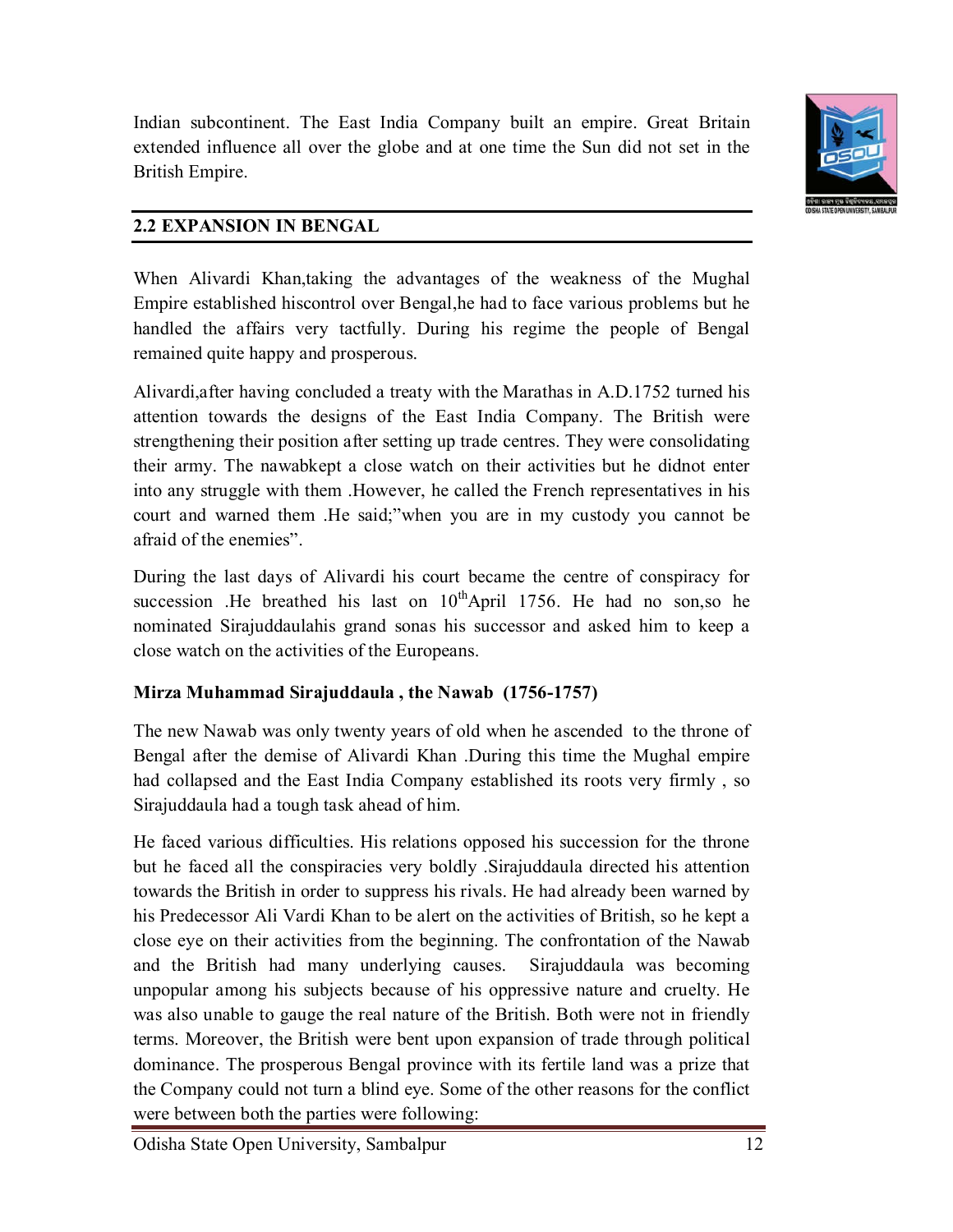

1.The British were abusing the trade concession granted to them by the Mughal emperor FarukhSiyar .They were trading in India without paying their tax and they inspired the native rulers to continue their trade under their name .It harmed the Nawab financially .

2. The English did not give any presentor gift to the Nawab at the time of his accession .This meant they didnot recognize Sirajuddaula as Nawab.

3.Drake the British the governor of Calcutta was involved in some illegal work which annoyed the Nawab.

4. The English gave shelters to the enemies of the Nawab, which angered the latter.

5. British and the French started strengthening their forts without the permission of the Nawabon the wake of Seven Years 'War between them. The Nawab felt offended and ordered their demolition .The French obeyed the command of the Nawab but the English annoyed the Nawab who attacked the English colony at Kasim Bazar on 24<sup>th</sup>June 1756 and established his control .He also conquered Calcutta afterwards and defeated the English badly .The story of Black Hole followed the event of Calcutta invasion but the historian hold different opinion about its reality .In the evening the prisoners 146 in number were put in a tiny room out of which 123 died due to suffocation. John Zephaniah Holwell (1711- 1798), a surgeon of the East India Company and a survivor from the Black Hole tragedy published his account entitled, *A Genuine Narrative of the Deplorable Deaths of the English Gentlemen and others who were suffocated in the Black Hole* (London, 1758). It was widely circulated in Britain and the veracity of facts was not questioned for a pretty long time.

Holwell's figure of 146 prisoners with 23 survivors was exaggerated. The modern historians had put the number of prisoners as 64 out of which 21 survived. Recent evidences and all facts considered prove that Holwell overplayed the incident and he became a hero in the eyes of the British public. He was made temporary Governor of Bengal in 1760. The Nawab was not directly responsible for the Black Hole incident. The survivors were set free by the Nawab and only Holwell along with three others were imprisoned. The British had erected a monument to commemorate the event, but it was removed in 1940 to the graveyard of St John's Church.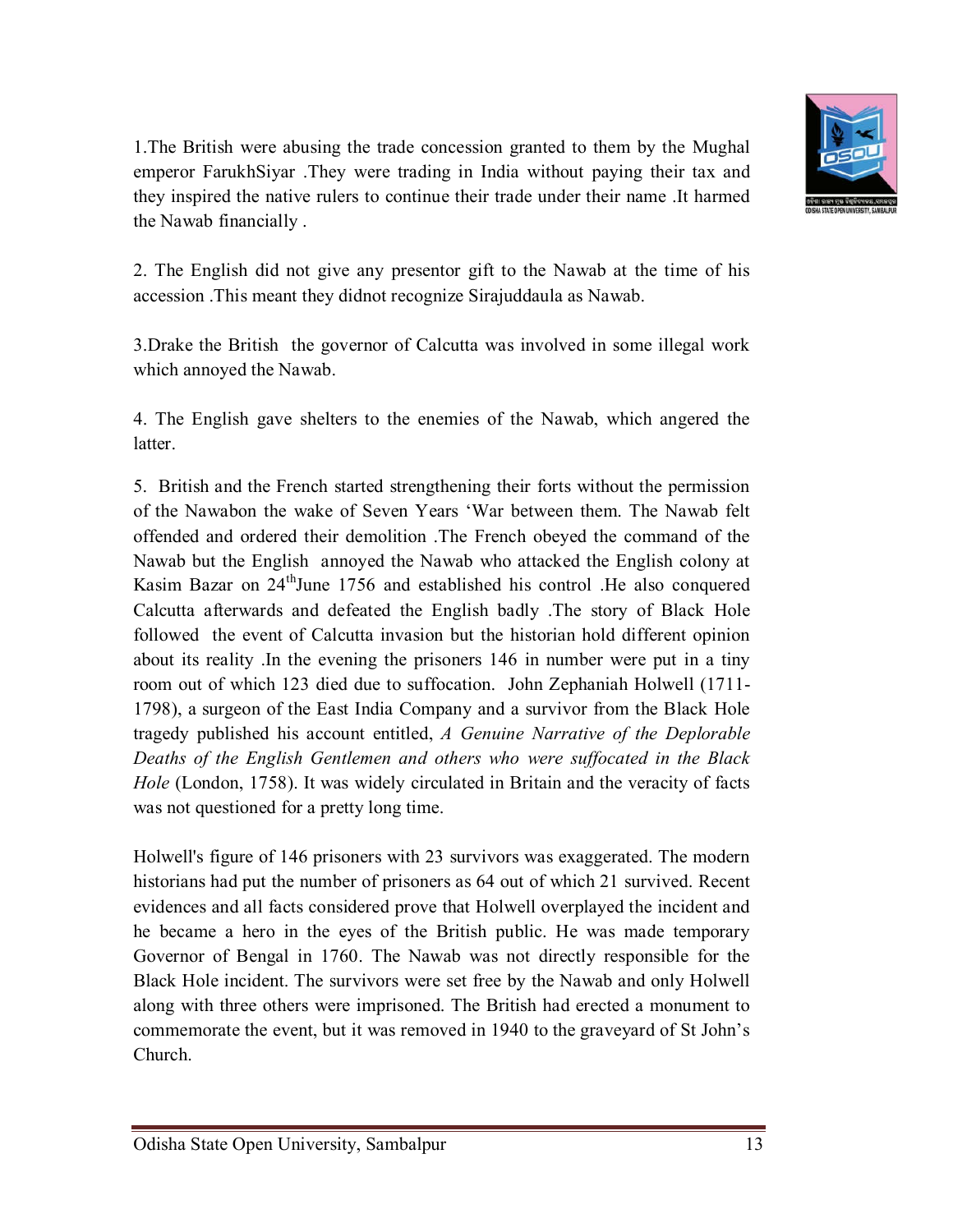# **OCCUPATION OF CALCUTTA**

The British were defeated by the Sirajuddaula in the beginning, but they were very strong .On the other hand the condition of Sirajuddaula weakened with the passage of time .He didnot make proper arrangement for the defence of Calcutta .Moreover the ruler of Calcutta was the opponent of Sirajuddaula .Some of the commanders and courtiers were also the supporters of the English .Hence all these circumstances encouraged the company to invade Calcutta .They established their control over Calcutta on  $2<sup>nd</sup>$ January1757.Sirajuddaula felt very much shocked with the loss of Calcutta and its adjacent territory .He attacked the English in order to recover Calcutta but didnot succeed .The fear of Ahmad Shah Abdali was there . So he readily accepted the treaty of Ali Nagar on  $9<sup>th</sup>$  February 1757 .This treaty provided advantage to the English .They got all the old trade concessions and also received a huge amount of money as war indemnity .

#### **MIR JAFAR**

Clive, Robert (1725-1774), the British officer made a sctret plan against Sirajuddaula in connivance with Mir Jafar and few others .Sir Robert Clive, who laid the foundation of British Raj in India, was born in Shropshire, Britain. In 1743, he was sent to Madras to work as a bookkeeper of the East India Company (EIC). He joined the military service in 1746. Clive proved his mettle soon. He seized Arcot in 1751 with less number of troops. He had been recognized as an outstanding military strategist and general. He stayed in Britain for three years (1753-1756) and afterwards became involved in Bengal affairs. The Nawab, Sirajuddaula (1729-1757) ordered the British to dismantle fortification of Calcutta. Sirajuddaula occupied it on June 20, 1756, but Clive recaptured it on January 2, 1757. Clive hatched a conspiracy against the Nawab through shady deals and promised Sirajuddaula's Commander Mir Jafar (1691 – 1765) that he would be the next Nawab. The Battle of Plassey took place on June 23, 1757. Afterwards, Clive demolished the French settlement in Chandernagore. He wanted to give the position of the nawab of Bengal to some puppet ruler in place of Sirajuddaula .He convinced MirJafar for treachery promised him for throne .Though he knew the plan of the secret treaty earlier still he was unable to stop it .He wanted to have support from Mir Jafar but it was his biggest mistake ,due to which he had to pay heavy price .

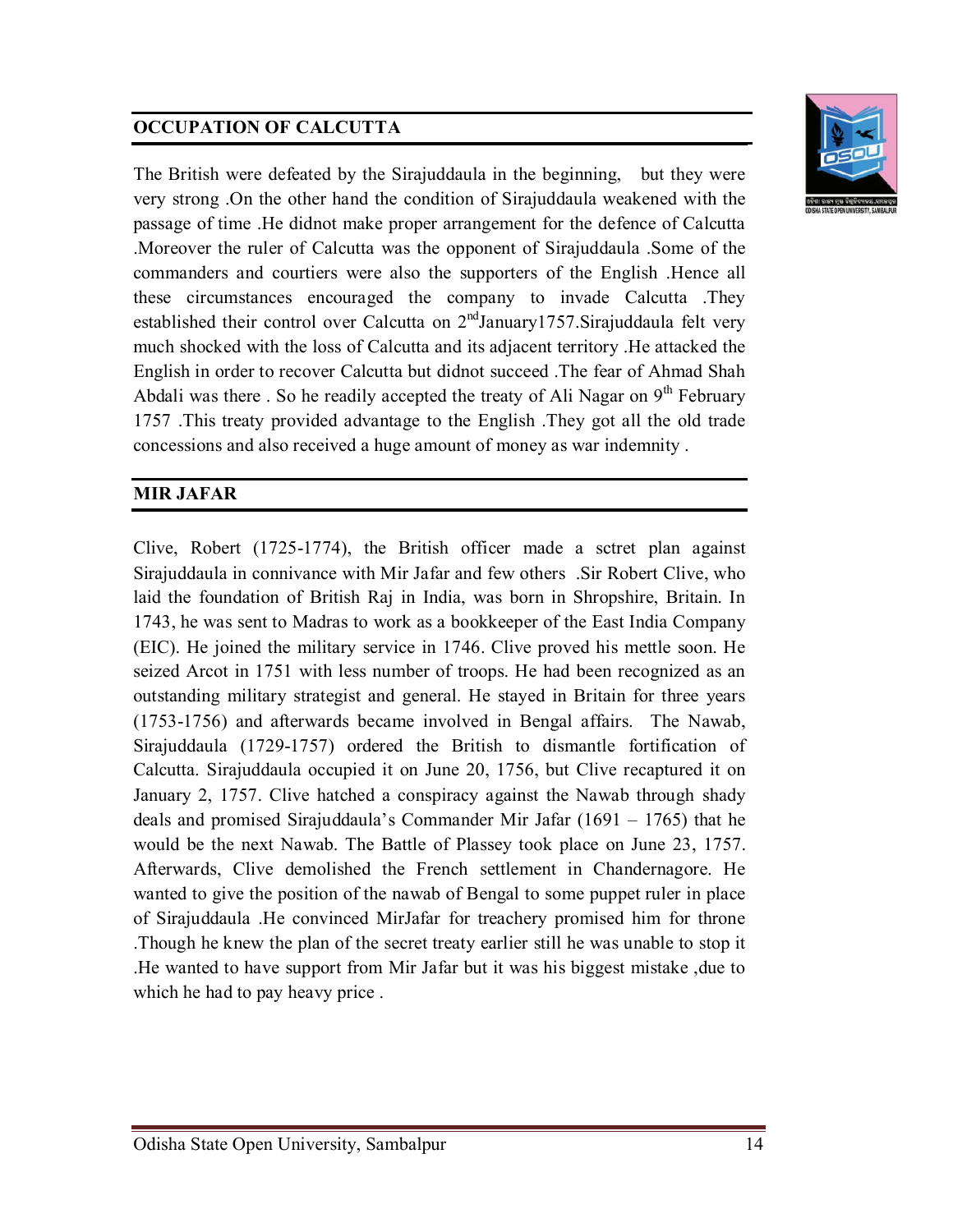



Figure 1Battle of PlaseySourceshttps://images.app.goo.gl/qtHuzjU45jdVfkJc9

#### **BATTLE OF PLASSEY 1757**

The small village of Plassey on the Bhagirathi River catapulted into fame on June 23, 1757, when a decisive battle of modern Indian history was fought. It was a time of Anglo-French struggle and the foundation of the British Empire was laid in this battle. The profitable free trade carried out by the British became the cause of the conflict with the NawabSirajuddaula. He gave orders for dismantling of fortification of Calcutta. There were fugitives from the court of Nawab in British camp also. The Nawab occupied Calcutta on June 20, 1756, but the British troops under Robert Clive recaptured it on January 2, 1757. He did some maneuvering and promised the Commander of Nawab, Mir Jafar  $(1691 - 1765)$  that he would be replacing Sirajuddaula.The battle began around 7 AM between Clive's army consisting of 800 Europeans, 2,200 Indians with 9 canons and Nawab's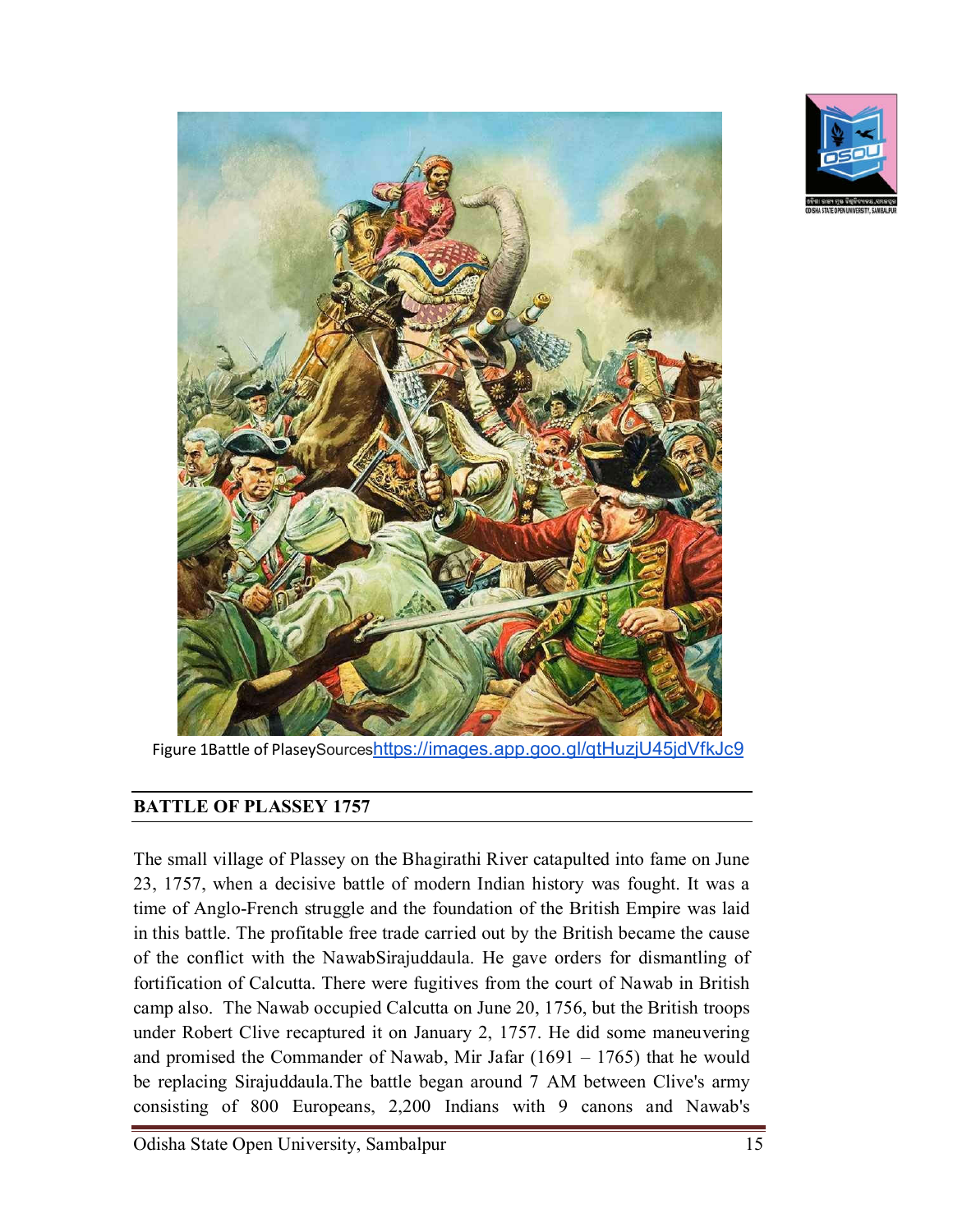comprising 50, 000 troops and 53 canons. The troops under Mir Jafar were silent spectators. The outcome of the battle had been decided previously and the battle had been won by treason. The death toll for the British and Nawab were 22 and 50 respectively. Clive was richer by  $\pounds$  234,000 and received the annual rent of  $\pounds$ 30,000 that the Company was paying for whole life. He remained as governor of Bengal for two years. Sirajuddaula had been murdered and Mir Jafar was installed as the new Nawab. The subsequent plunder of Bengal made the East India Company and its officials rich.



The following reasons contributed to the outbreak of this significant war :

1.Both the Nawab and English were not ready to follow the term of the treaty of Alinagar .Nawab didnot pay the total amount to the English which he had promised at the time of treaty .The English didnot want to give time to the Nawab for preparation ,Hence they thought it is better to announce war as soon as possible . Actuality Nawab was not ready to follow the term of the treatyand he was retreatingfrom the terms of the treaty as the English were too retreating from the treaty .The English very well knew that without defeating Nawab they could not secure their position .Hence battle of Plassey had become inevitable .

2.The English wanted to establish their political ,administrative and economic supremacy over Bengal for which it was essential to fight with Nawab .So they promised to give the throne to their puppet Mir Jafar and dethrone Sirajuddaula who had to fight the battle of Plassey .

3.Siraj inherited many troubles from his grand father .He had a rival in his cousin,theNawab of Purnea,Shaukat Jung ,a hostile aunt Ghasiti Begum ,a childless widow , a rebellious commander of army Mir Jafar ,husband of Alivardi Khans sister and an alarmed hindu subject population .

4.The English never respected Nawab .

5.The English knew inspite of all the power, army of Sirajuddaula it proved to be worthless because of the traitors.The English concluded a treaty with Mir Jafar on 4<sup>th</sup>june 1757. It enhanced the power of the English . The army of Sirajuddaula was so vast to defeat English but the treachery of Mir Jafar ruined him .

6.The English forced the Nawab to remove the French and not to allow trade in India.Because some French were working under Nawab army so he cannot drive the French completely, so the war become inevitable .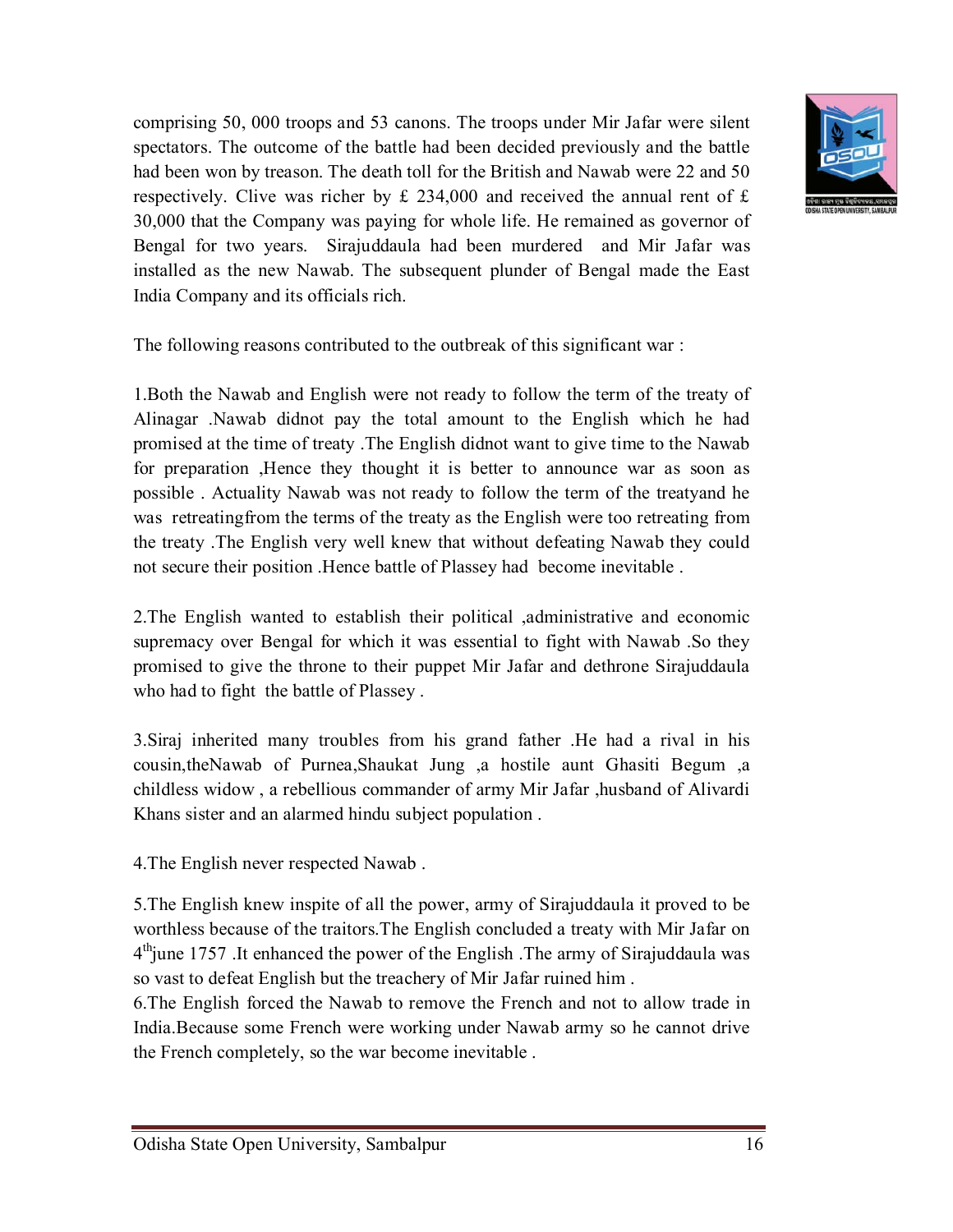7.DurlabhRai ,the treasures of Sirajuddaula , also cheated him .He floated rumours that the British were gaining victory and the soldiers of the Nawab were fleeing .These news disturbed Nawab very much .MirJafar and RaiDurlabh withdrew their forces from the battle field.They made no affort for the safety of Nawab .



8. So English wanted to dethrone Mir Jafar with new Nawab Mir Kasim and got huge booty from him .

The manoeuvring of his own trusted persons ,the disturbed nawabSiraj ran away from the battle field .captured at Rajmahal brought to Murshidabad and on the order of Miran ,son of Mir Jafar he was put to death .The battle ended on the same day when it bagan ,23 June 1757 .

Significance of the battle of Plassey :

The battle of plassey was not a big one significant event but its results were very significant and this battle counted among the decisive war in Indian history .

1. MirJafar became the new nawab of Bengal .It gave the British a huge amount of money and the zamindari of 24 praganas to the English.

2.It not only extended the influence of English in India,but also founded the British empire in India .

3. It turned the English merchants to be the rulers .They become makers of nawabs in Bengal .Their main rival French were ousted .

4.It exposed the weakness of the Indians ,their military stategy and strength before that of the Europeans ,especially the English .The English understood that success could be achieved in India only through conspiracies and intrigues which gave a boost to their imperialist design .

5.Bengal was very important for British from military point of view .It was very difficult to eastablish their reign in south due to power of Nizam and the Marathas .Farway from the abovesaid two powers ,British could easily extend their empire through Bengal .They also came very near to sea and use water route for the expansion of his trade and military power .The control of the English in Bengal helped them to establish their control over northern India .

6.Battle of Plassey proved to be fatal for the Mughal empire .Not only the suba of Bengal slipped from the hands of he Mughals ,it disclosed their military weakness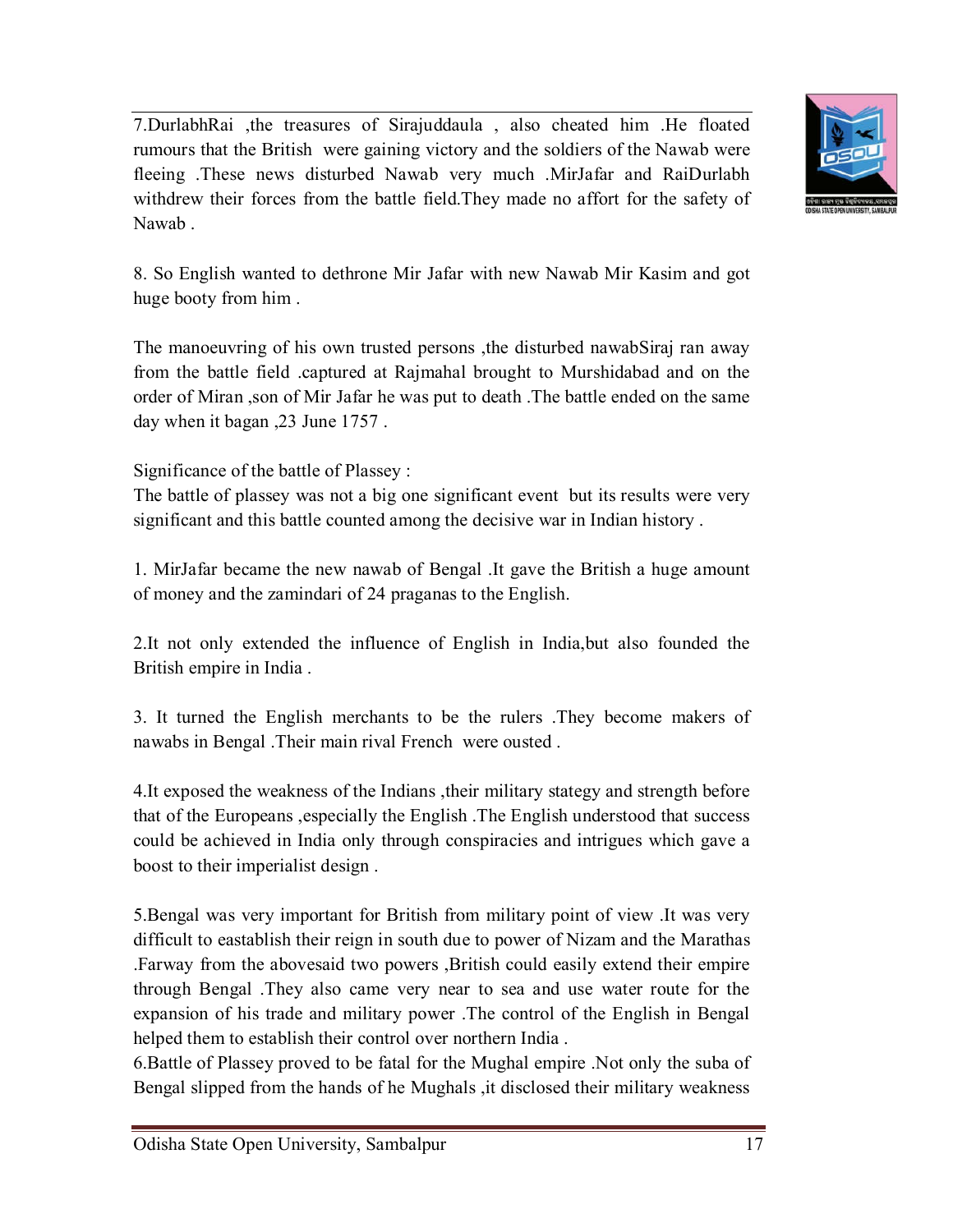Odisha State Open University, Sambalpur 18

.It also confirmed that instead of being servants of Mughal emperors,the English were the makers of nawab in Bengal .

7.Victory in the battle had great economic significance .Bengal was accounted among the richest provinces of India .The resources of the company considerably enhanced after their power established in Bengal .

The battle of Plassey had political significance as it laid the foundation of the British empire in India .It is rightly regarded as the starting point of the British rule in India.

# **Battle of Buxar (1764):**

.

MirJafar became the new nawab of Bengal ,Bihar and Odisha .The sovereighnty of English over Calcutta was recognised .The English posted a president to the court of the nawab .Mir Zafar was irritate by the interference of Clive .He entered into a conspiracy with Dutch at Chinsura .But British defeated the Dutch at Bedara in November 1759 .The treachery of Mir Zafar and his failure to make the payment due to the company annoyed the English .

The company signed a treaty with Mir Kasim ,the son in law of Mir Jafar ,in 1760 .important provisions of the treaty were :

a) Mir Kasim agreed to cede to the company the districts of Burdwan, Midnapur and Chittagong .

b) The company would get half of the share in case of trade of sylhet .

c) MirKasim would pay the company half of the outstanding dues .

d) Mir Kasim promised to pay a sum of rupess five lakhs towards financing company, war efforts in south India .

e) Both would treat the other parties ,friends and enemies to be the same for them

Now under pressure Mir Jafar resigned in favour of Mir Kasim, who was enthroned in 1760.

Mir Kasim fulfilled all the promises he made to the English but he did not become the puppet as expected by the British .He gave huge amount of wealth to the officers of the company .He took active part in the administration of Bengal .He tried to improve the financial position of the state .He crushed rebel jagirdarsand forced the officers of the company to deposit all the money in the royal treasury which they had embezzled.Hisadministration,manufacturing of fire-locks and

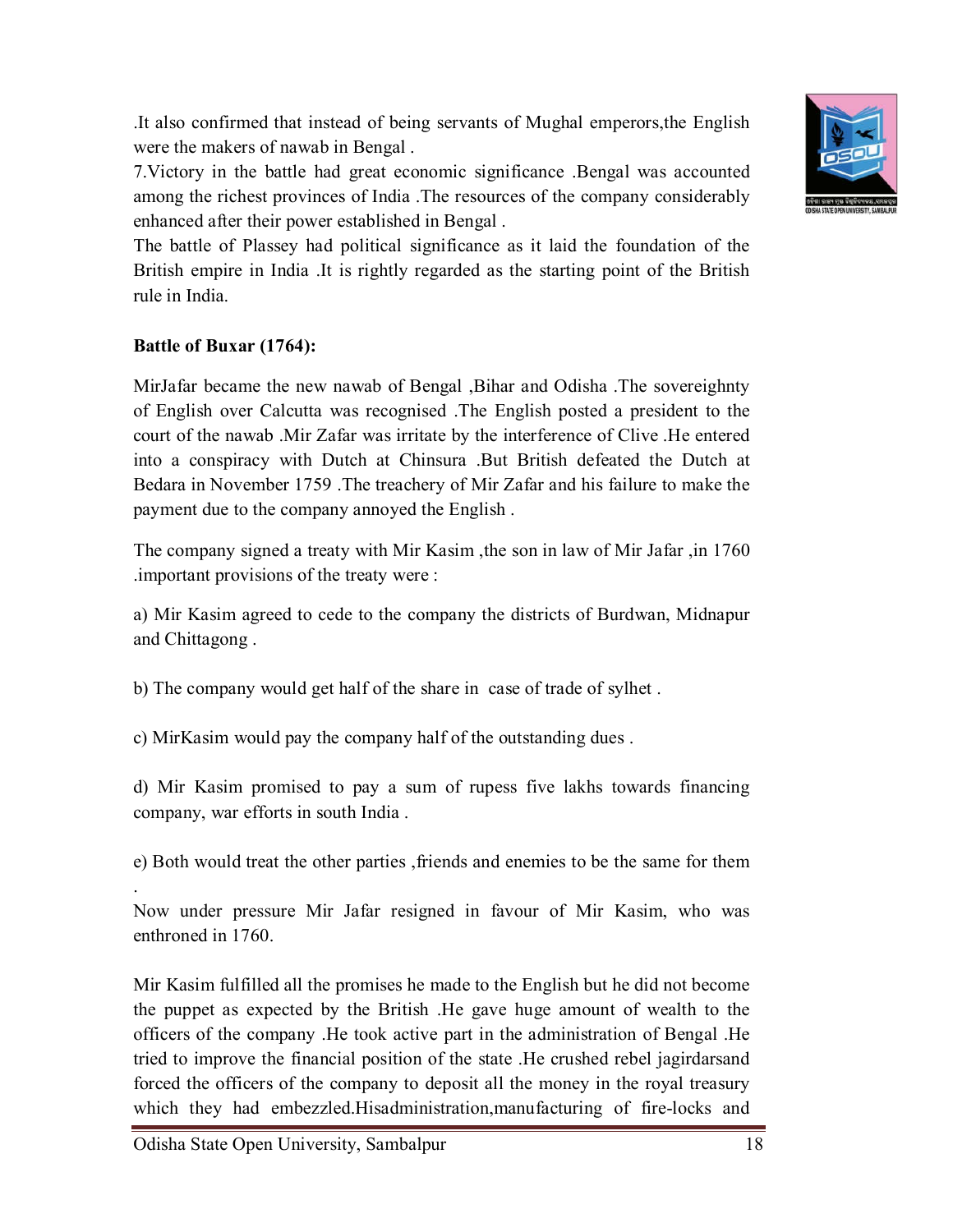guns,imposition of new taxes ,reduction of administrative expenditures as well as that of courts and palace,shifting capital from Murshidabad to Munger annoyed nobels and officials .



1.The company and its officers were not prepared to let him do things on his own accord .It led to conflict between the company and the nawab that resulted in the battle of Buxar .

Causes of the war :

1.The English wanted a puppet nawab but Mir Kasim only gave them trade concessions and kept all political power in his hands,which make them English angry .They thought of changing him .

2.After the assassination of Alamgir II in 1760,his son Prince Shahzada ,who was in Bihar .declared himself emperor and took the name ShahAlamII .English pressurised Mir Kasim to accept him as emperor ,as they wanted to get some concession after his enthronement . Mir Kasim didnot accept the pressure of the English ,which displaced the latter .

3.Ram Narain ,the deputy governor of Bihar became defiant,didnot submit the accounts of the revenue of Bihar .Mir Kasim didnot tolerate open defiance of his authority .Ram Narain,when dismissed went to the side of English and the fugitive was not surrendered .Though he was handed over later ,it enhanced the tension between both the parties .

4.The trading rights of the company and their misuse was the most significant reason of dispute between the company and the nawab .The English merchants did not pay any tax for their trade in the territory of nawab .The English also began to help the Indian menrchants by giving them passes to evade the taxes .The angry nawab abolished the trade tax for all traders including Indians ,to put both of them on equal footing ,though it affected the royal treasury .The company pressurise the nawab to reimpose the tax on the Indian merchant ,which was rejected by the nawab which led to the conflict between the company and nawab .War between broke out in 1763.English gained victories at Murshidabad ,Munger,Gooty,Giria and Katwah .Nawab fled to oudh and formed a confederacy with nawabshujauddaulah of oudh and Mughal emperor Shahalam II .The combined force of the three were defeated by English commander ,Major Hector Munro on october 23,1764 at Buxar in a closely contested battle .The English campaign against Mir Kasim was short but decisive.NawabShujauddaula fled to Rohilakhand .The English captured oudh.nawab tried to outst the English with the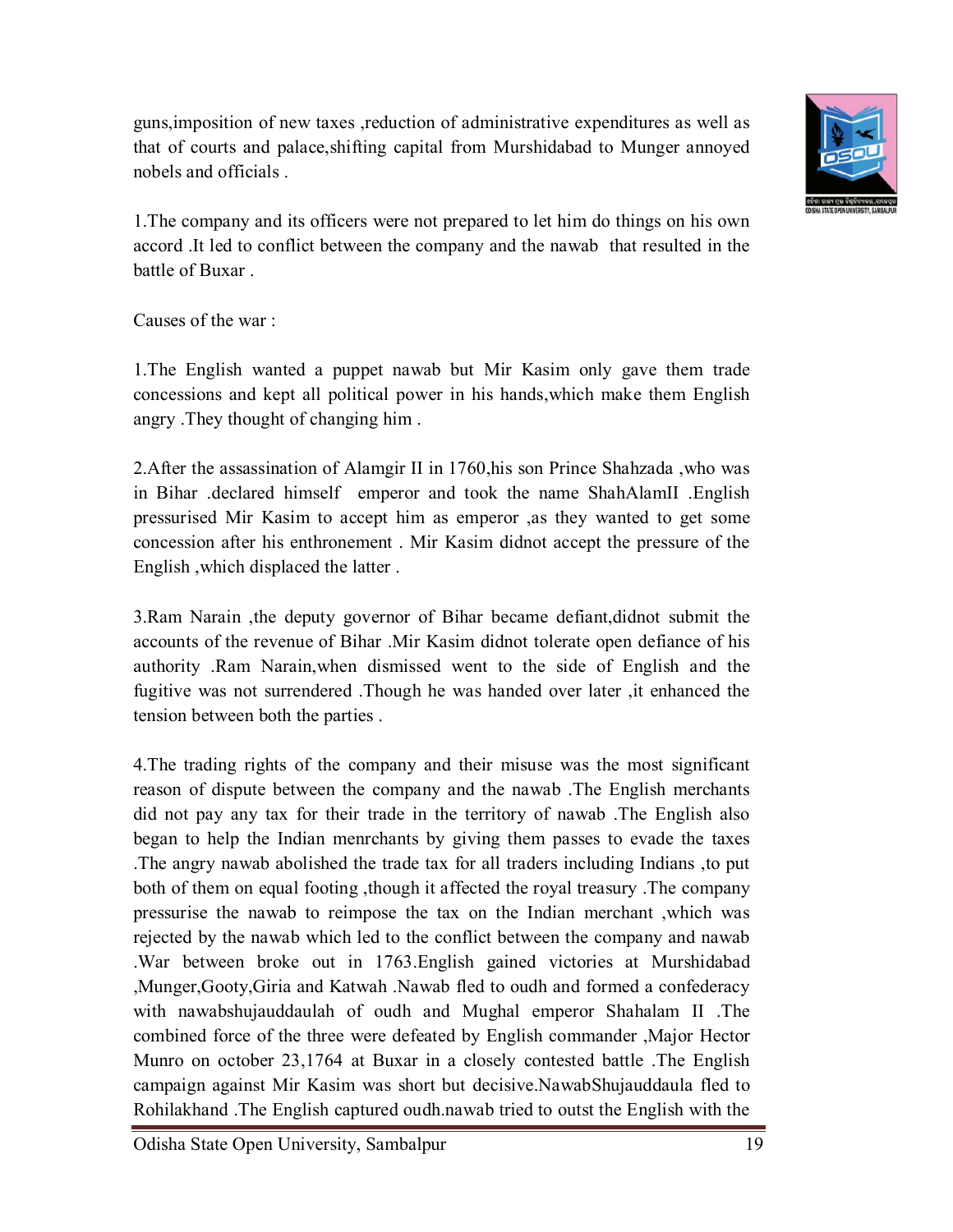help of the marathas and rohillas but he couldnot succeed and surrendered before the English in 1765 .



The importance of the battle lay in the fact that not only the nawab of Bengal but also the Mughal emperor was defeated by the English .Rober Clive concluded two treaties at Allahbad in Aug 1765 –one was the nawab of oudh and other with Mughal emperor ShahalamII.

The political gain of the company in Bengal :

Nawab Shuja-ud-daulla agreed to:

i)Surrender Allahbad and kora to emperor ShahAlamII .

ii)Pay rupees 50 Lakhs to the company as war indemnity .

iii)GiveBalwantSingh,zamindar of Benaras full possession of his estate .

Shah Alam II agreed to :

i)To reside at Allahbad under company protection .

ii)Issue a ferman granting the company the diwani of Bengal,Bihar and Odisha in lieu of an annual payment of rupees 26lakhs .

iii)A provision of 50 lakh to the company in return for nizamat function military defence ,police and administration of justice of the said province . Mir Kasim the dethroned nawab of Bengal spent the rest part of his life as a homeless wanderer and died in june1777 .

It is correctly said that the battle of Buxar completed the work of Plassey .The supremacy of English over Bengal ,Bihar and Odisha was established after the war .It made the Mughal emperor a useful rubber stamp of the company .Besides,the emperor farman legalised.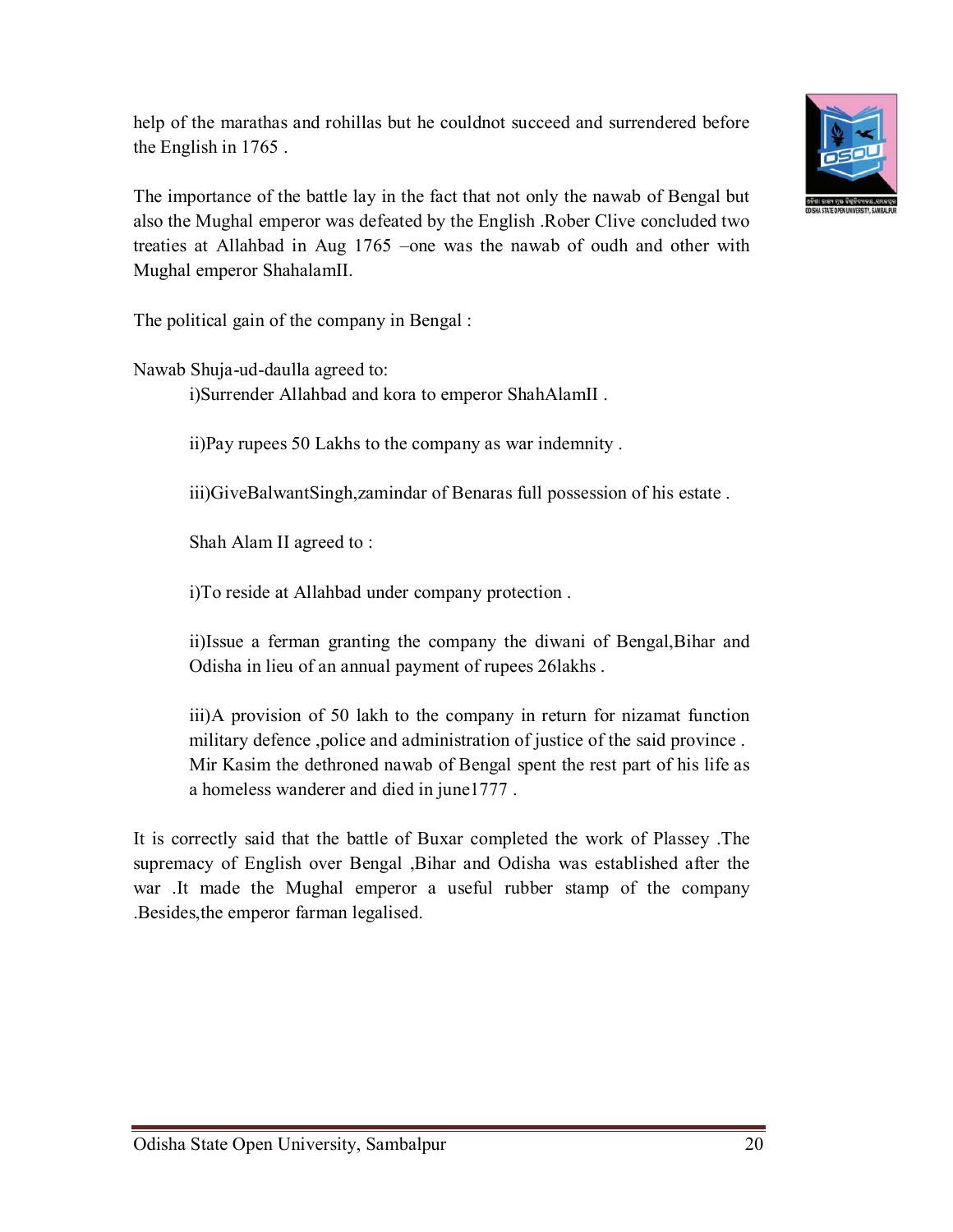### **2.3: EXPANSION IN MYSORE**

#### Struggle for mastery over Mysore:

The English also fixed their eyes on Mysore as their political and commercial interests in south India was threatened beacause of Mysore proximity with the French and Hyder Ali and Tipus control over the rich trade of the Malabar coast .Mysor's power was seen as a threat to the control of English over Madras

# **The First Mysore War :**

The English and the Nizam concluded a treaty against HaiderAli in A.D.1765 .The Marathas were also included in this alliance in A.D.1765 .All this alarmed HyderAli ,noting their divergent aims .Haider Ali was confident of breaking their coalition against him .He was a skilled diplomat ,hence he won over to his side the Marathas and Nizam .Thus the English were alone .

Taking advantage of this situation Haider Ali at once launched an expedition against the English in A.D.1767 .But he was twice defeated by the English and compelled to go Malabar for fear of a rebellion .After the departure of HaiderAli ,the Nizam couldnot alone face the English so he sued for a treaty with the English in February A.D.1768 .The Nizam also promised all help to the English against Haider Ali and declared Haider Ali a rebel and a usurper .The English also assured their full support to the Nizam at the time of need but the Nizam would pay the price of the same.

Haider Ali was very much annoyed by the term of the treaty and attack the English .The English forces tried to encircle him from two sides but he fought vigorously and attained victory at both the places .He forced the English into a treaty in A.D.1769 dictating his own terms .Treaty of Madras the victoy added greatly to the power and prestige of Haider Ali .Thus the victorious Haider Ali went back to his capital adding some new feather on his cap .He got the promise of help of the English in case he was attacked by other power .

The southern war brought to the English nothing but impoverishment .The engagement with Nawab and Haider were contradictory .The relation with Marathas were unsettled .This together with the ruinous state of affairs in Bengal completed a picture both gloomy and desolate .Such was the situation in internal and external .Such that Hastings confronted in 1772 .

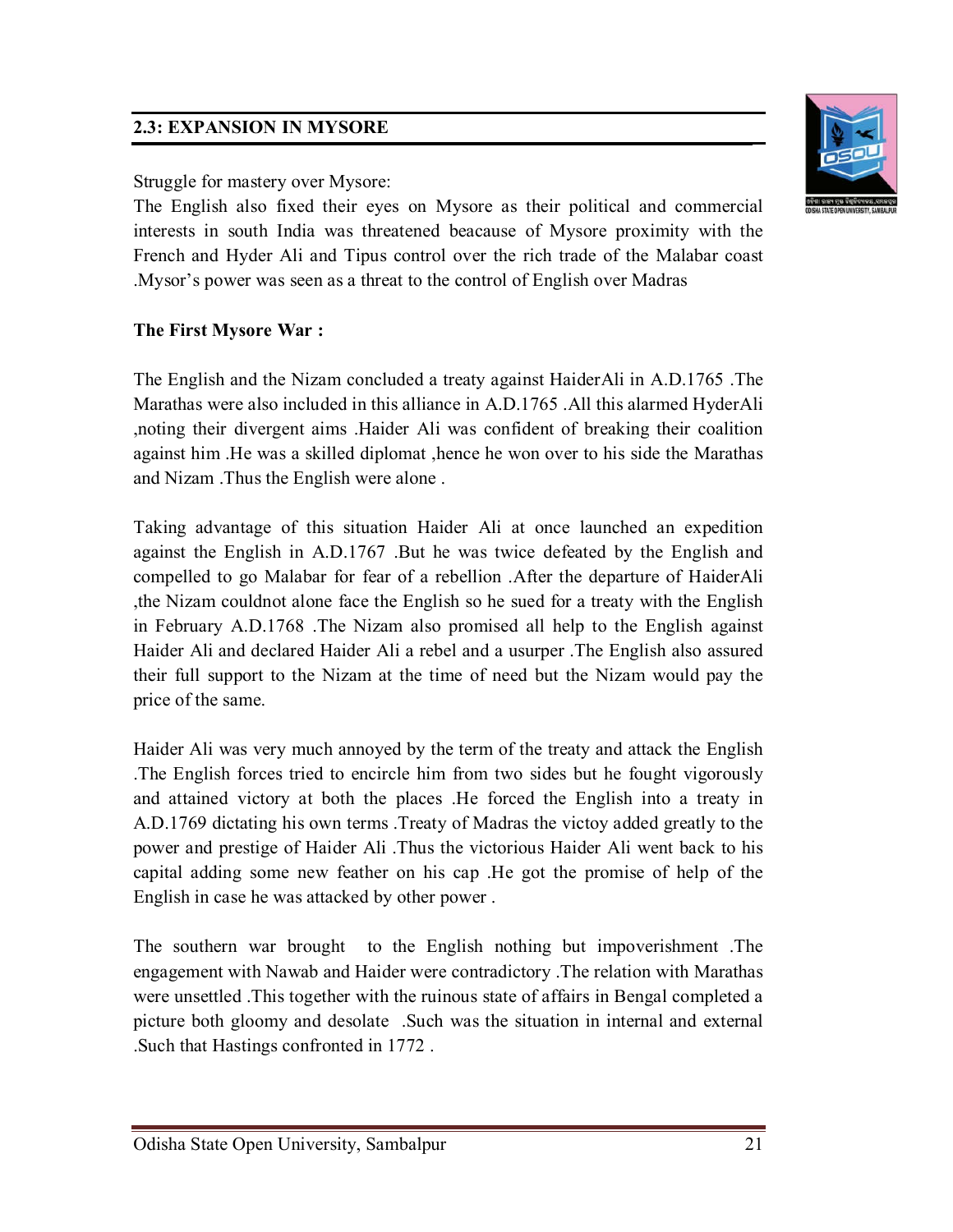#### **Second Mysore War**



The relation between the Haider Ali and English could never be friendly .hence a war between the two become unavoidable .The conflicting interest of both the parties resulted in the straining of the relations between them .

Haider Ali had already crossed words with the English at the time of the first Maratha war ,now he wanted to take revenge .He ,therefore joined hands with the Nizam of Hyderabad and the Marathas .All the three decided to launch expedition against the English .Haider invaded Madras and its adjacent territory and in July A.D.1780 ,he advanced towards Karnataka which led to the outbreak of Second Mysore War .In July A.D.1780 Haider swooped down on the plains of the Carnatic carrying death and destruction .Panic seized the English .Sir Hector Munroe the victor of Buxar fled for safety to Madras .throwing his guns and stores into a tank .Another force under colonel Baillie was cut to pieces by Tipu at Conjeevaram .In oct A.D.1780 Haider took possession of Arcot and was the undisputed master of the Carnatic .

Hastings was watching all these activities desperately from Calcutta and wanted to break up his alliance as soon as possible .Hence he at once Sir Eyre Cooteto the south .Anyhow by his skilful diplomacy Hasting succeeded in creating some differences and detached the Raja of Berar and Scindia from the coalition .He also ,made Nizam agree to withdraw his forces from the battle .The English gave Guntur as a gift for his Withdrawal .The Marathas also couldnot support Haider Ali for a long time ,so he was left alone to face the English .

The joined forces of Sir Eyre Coote and colonel Pierce fought a pitched battle against Haider Ali at Pollilur in Aug A.D.1781 andHaider Ali was defeated by them .But Tipu forced Colonel Braithwaite to surrender near Tanjore .But the conflict between the two continued upto 1784 .When his son Tipu was attaining some significant victories ,a fatal attack of cancer ended the life of Haider Ali in December A.D. 1782 ,while war was still in progress .

Tipu received considerable help from the French and defeated Brigadier Mathews who was despatched from Bombay to establish his control over Mangalore and Bednur .at this time with the withdrawal of the French The English again become the master of the Indian seas .By the year A.D.1784 which provide mutual restitution of conquest and release of prisoners .It was no better than a true forced upon both the power by their inability to continue the struggle ,both were convinced without the destruction of one there was no safety for the other .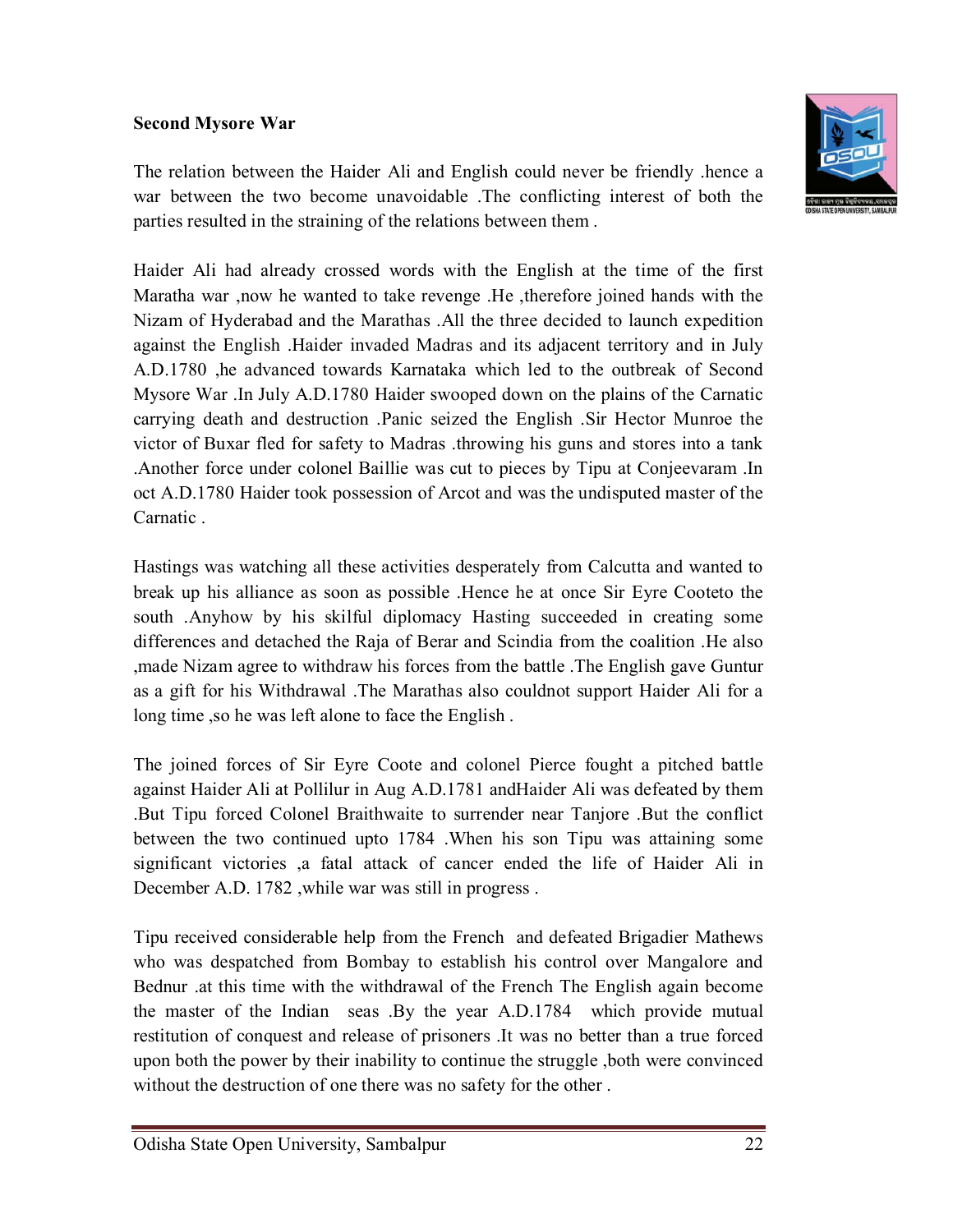Both the parties felt tired of wars and the treaty of Mangalore signed between them on  $7<sup>th</sup> March, 1784$ .



### **The Third Anglo Mysore war :**

A dispute rose between Tipu and the state of Travancore on some territorial dispute .Tipu declared war against Travancore on April1890 and English siding with Travancore attacked Tipu .In 1790 Tipu defeated the English general Meadows while in 1791 Cornwallis defeated Tipu . He had to sign a humiliating treaty, treaty of Srirangapatnam in 1792 .Nearby half of the Mysore territory was taken over by the victors .Baramahal,Dindigul and Malabar went to the English while the Marathas got the regions surrounding Tungabhadra and its tributaries .Nizam acquired the areas from the Krishna to beyond the Pennar .Besides an indemnity of three crore rupees was taken from Tipu ,half immediately and the rest half on instalment and till the final payment was totally paid ,two sons of Tipu were kept as hostages .

The Third Anglo Mysore war completely crippled Tipu .It was an agonising chapter of history that in the First Mysore war ,the Nizam and the Marathas joined with Mysore to outst the English where as in the third one they joined hands with the English to defeat the forces of Mysore .The two Indian powers ,Nizam and the Marathas couldnot see anything beyond their narrow interest of gaining some territories with the help of the English ,rather to unite all the Indian states to fight the English .It became costly for the Indian states in the long run .

#### **Fourth Anglo Mysore war :**

From 1792to1799 ,both sides used the period to recap their losses .In 1796,the hindu ruler of Wodeyar dynasty died .Tipu refused to place wodeyars minor son on the throne and declared himself sultan .He had decide to avenge his humiliating defeat and terms put by the treaty of srirangapatnam .In 1798 Lord Wellesley became the Governor General of India .An imperialist to the court ,he was concerned with Tipu's growing friendship with French ,aimed at any annihilating independent assistance of Tipu .It was alleged that Tipu has sent emissaries to Kabul,Persia and Mauritius for support .The French Governor of Mauritius supported Tipu and a large number of French volunteers trained the army of Tipu .

The shrewed English made nizam to accept the terms of the Subsidiary alliance on 1<sup>st</sup> September 1798 and become an ally of the English .Marathas were promised half of the Tipu's territory .Tipu was badly defeated by the British general Staurt and Harris at Malavali.While defending his capital Srirangapatnam,Tipu led down his life .His treasures were confiscated by the English,The English choose the boy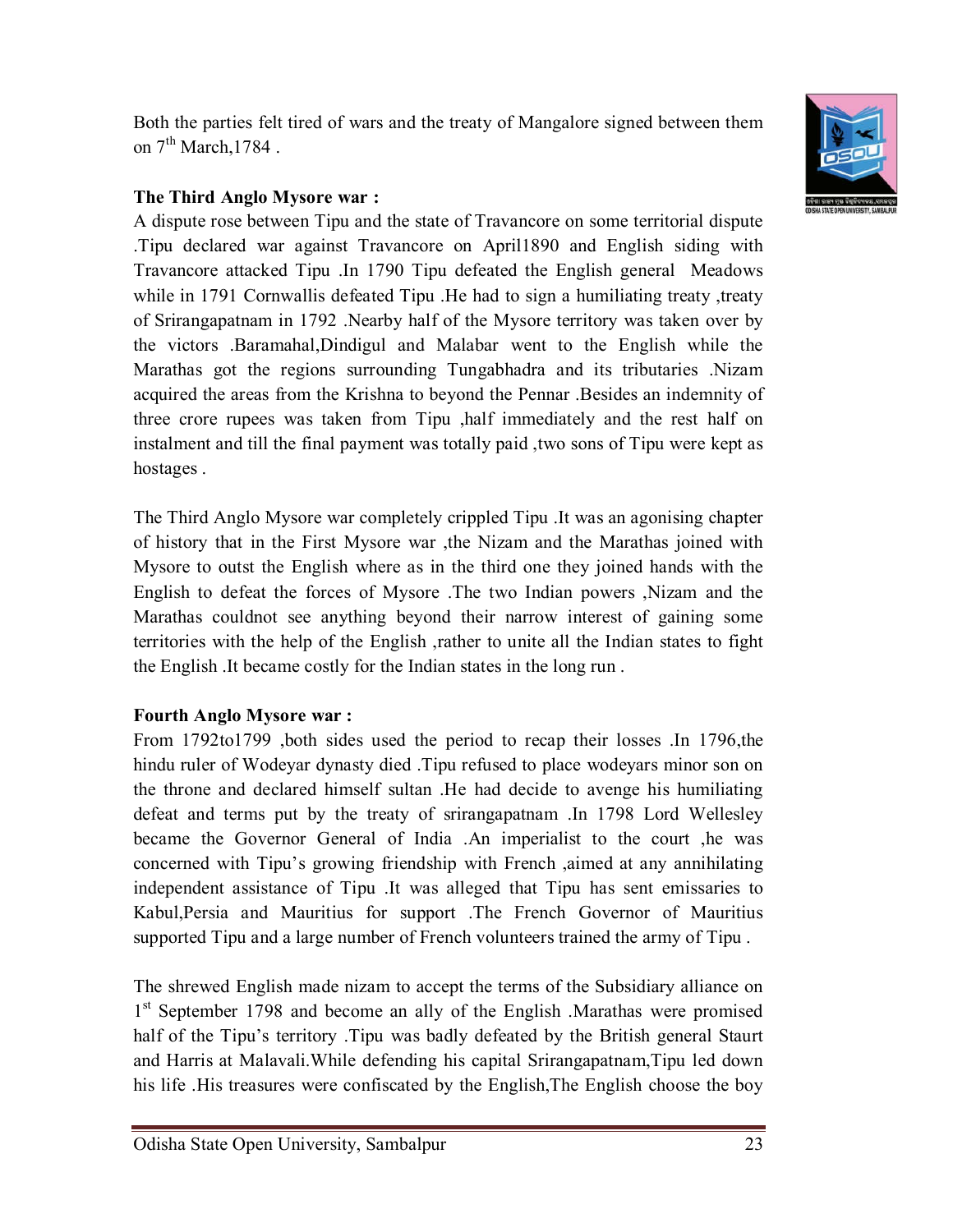from earlier royal family of Mysore as the Maharaja and imposed on him Subidiary alliance system .



Thus the independant identity of Mysore came to an end .The new king of Mysore was totally dependant on the English for his survival .Henceforth Welleselly came to be known as Marquis Wellesely .Dean Hutton remark "as a military ,financial and pacificatory settlement ,the conquest of Mysore was the most brilliant success of the British power since days of Clive ".

# **2.4 EXPANSION IN ODISHA**

### **British Occupation of Odisha :**

English had settled as merchants in Odisha long before they emerged as its rulers .They established one of their oldest factories in India in the year 1633 at Harishpur(Modern Jagatsinghpur of Cuttack district )with permission of the Mughal governor .The next factory was established at Balasore in 1642 .Balasore appeared to them as a place of 'far greater commercial advantages'.Because of conflict with the Mughal authorities ,the English merchants abandoned Balasore in 1688 and again in 1690 they resumed their factory at Balasore with the royal farman from emperor Aurangzeb .The English continued their trade at Balasore till the middle of the  $18<sup>th</sup>$  century without any major problems . By mid 18 th century Calcutta emerged as a trading centres of great importance and the Balasore port was in a state of decline .

The Maratha rule was established over Odisha in 1751, six years before the British defeated Sirajudaula,the nawab of Bengal in 1757 .The victory in Bengal was followed by incessant bids of the English to establish their authority in other part of the country .In course of time they wanted to acquire Odish so as to remove a territorial barrier between their possession in Madras and Bengal presidencies .In 1759 the English East Company acquired from the nizam of Hyderabad northern sircars with included the district of Ganjam.On 12<sup>th</sup> August 1765 the Mughal emperor ShahAlam ratified the transfer of northern circars to the East India Company and further granted the Diwani (revenue, administration and collection )of Bengal ,Bihar and Odisha to the company .But the formal grant of Diwani by the Mughal emperor couldnot confer upon the English the Diwani right over Odisha because it was ruled by Bhonsla Raja of Nagpur .Theirafter British tried to purchase Odisha from the Bhonsla Raja but Clive failed to acquire the same by negotiation .Evenduring the war with Haider Ali ,Warren Hastings had to pay a huge amount of money to Maratha chief Madhoji Bhonsle to allow the troop movement through Odisha .When Cornwallis the next Governor General of India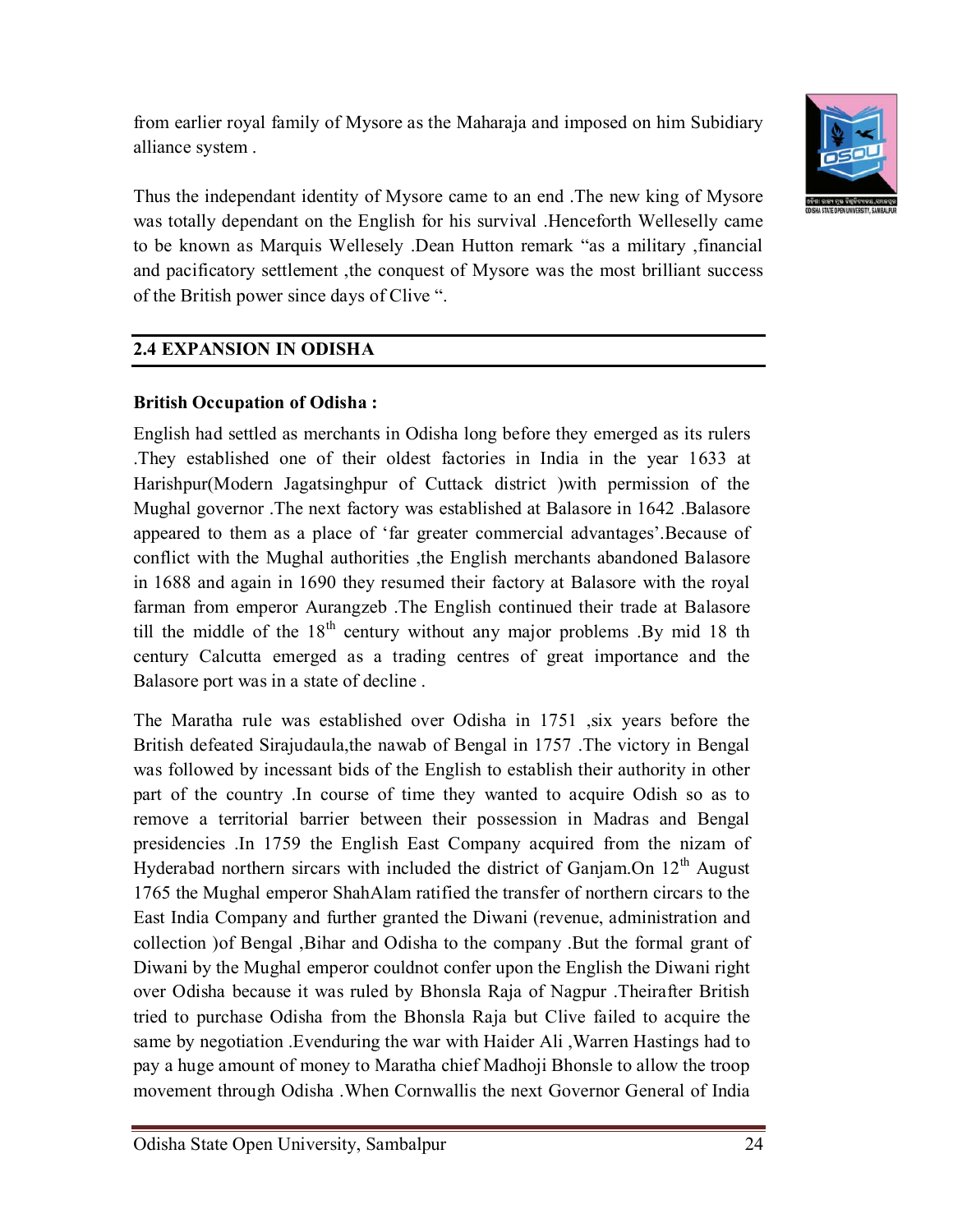had to secure permission from the Bhonsla Raja to sent troops through Odisha to fight with Tipu sultan in 1790 .



In 1802 Peshwa,the nominal chief of the Maratha confederacy entered into humiliating Subsidiary Alliance with the English after his defeat in the hands of the Holkar ,but Scindia and Bhonsala resorted to war instead of accepting the Subsidiary Alliance .Lord Wellesaly (1798 -1805)the imperious Governor General decided to conquer Odisha .The following factors contributed to the British occupation of Odisha

#### 1. Weakness of the Maratha subedars

The internecine conflict between the Bhonsles of Nagpur after the death of Januji created weakness among the Marathas. Consequently the Maratha rule is became weak and inefficient. Nagpur could not control the provincial governors. Even for suppressing the unruly land lords they had to look for the British help .Moreover, the Marathas were unpopular because of their oppressive and rapacious rule.

#### 2. Establishment of British factories

The British in order to establish strong economic and military base in Odisha ,established factories in different parts of Odisha .With the grant of *dewani*of Bengal, Bihar and Odisha in 1765 ,the Company realised the importance of Odisha. It also obtained permission from the Marathas to have their monopoly over the manufacturing salt in Odisha .The trade routes passing through Odisha helped their commerce to a great extent .

#### 3. Occupation of south Odisha

With the grant of dewani in 1765, Robert Clive obtained from the Mughal Emperor Shah Alam the northern circarregion consisting of Chicacole, Rajahmundry, Guntur and others as free gift. Midnapore, a part of Odisha was handed over to the Company. From military view point the tracts in south and north Odisha made the task of British army comparatively easier to occupy coast Odisha in 1803.

The English planned and executed a three prolonged military campaign under Lt. Col Campbell ,it started fom Ganjam in south ,from the north Jaleswar on Bengal border and an invasion from sea on Balasore town .The campaign resulted in English victory followed by the treaty of Deaogaon between the English and The Maratha Raja in 1803 by which the Raja ceded the coastal belt of Odish to the company which the Marathas ruled earlier which was mentioned as the province of Cuttack .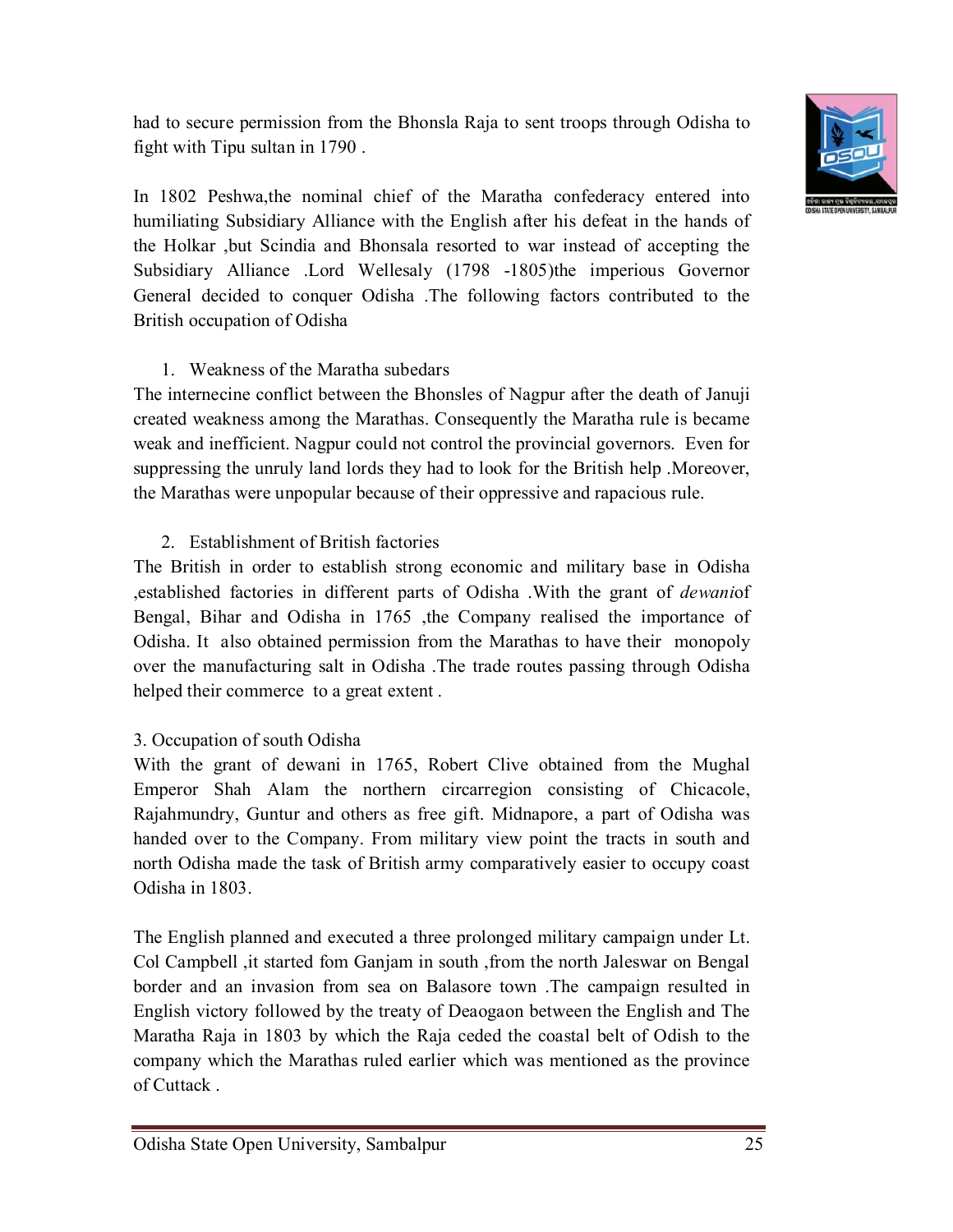British annexation of Sambalpur :

In 1793 the Bhonsala of Nagpur first established their suzereighnty over the kingdom of Sambalpur .In 1804 ,the British troops occupied Sambalpur .By an agreement of August 1806,The British allowed the Marathas to re-establish their authority over Sambalpur .After defeating the Bhonsala Raja in the Third Anglo Maratha war of 1817 ,the British decided to reestablish the paramountcy over Sambalpur .They installed a one ruler after another from the same royal dynasty till the last ruler Narayan Sen,who was facing the rebellion of Surendra Sai,a claimant of the throne ,died on 10<sup>th</sup> September 1849 .The Governor General Lord Dalhousie then annexed Sambalpur by applying the Doctrine of Lapse .This was how Odisha from southern to coastal and then the western part were included in the possession of East India Company .



# **2.5: CHECK YOUR PROGRESS**

- 1) Give an account of the British occupation of Bengal in ten lines
- 2) Give an account of the British occupation of Mysore in ten lines .
- 3) Give an account of the British occupation of Odisha in ten lines .
- 4) How Battle of Plassey and Battle of Buxarwere important for the British?

### **2.6: LET US SUM UP**

The East India Company was successful in controlling large parts of India because of superior military strategy, the lack of unity among Indian rulers, role of traitors and astute diplomacy of the British. The occupation of Bengal after Plassey and the diwani of Bengal ,Bihar and Odisha after Buxar laid the foundation of Britih military power in India,specially eastern India .The Four Anglo Mysore war wiped out the opposition to the English in south India with adequate pressure on nizam and Marathas .The Subsidiary Alliance of Wellesaly brought many Indian chiefs under obligation to the British .Odisha which remained under two British presidencies Bengal and Madras with its long coast line was the most target which was accompalished in 1803 .In a piece-meal manner through varios strategies and policies the British ,annexed Indian territories one by one to the dominion .The Three Anglo Maratha war ,The two Anglo Sikh war,conquest of Sindh along with Subsidiary alliance and Doctrine of Lapse were the stepping stone to the East India Company to established its political power ,through the establishment of an empire in India but the same process led to the outbreak of the great upsurge of 1857 which is proudly termed as the 'First Indin War Of Independence '.